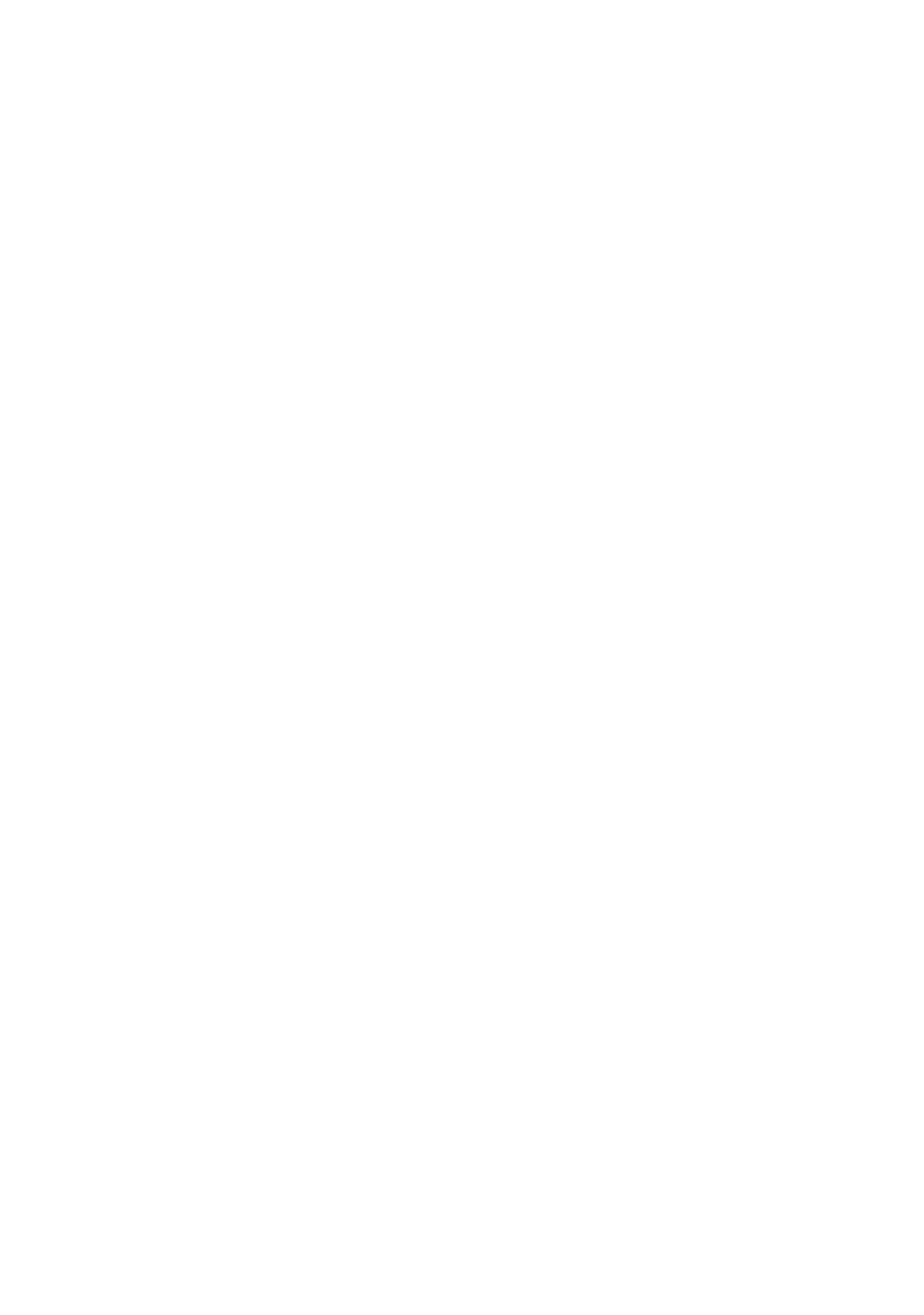tion of their actions (however, the diversity in this field is substantial; beside perfectly functioning societies and foundations, there are still the ones which outsource the preparation of the grant application, and after receiving the support they have a problem with the implementation and settlement of the project). The professionalization often leads to distortions – the so-called 'grant hunters' more and more often appear on the market. They represent entities which do not act in order to implement social mission but to bring benefits for the members of the organization<sup>5</sup>.

In the 90s the music and book markets were effectively and successively privatized<sup>6</sup>. It does not mean that the publishers were not looking for the support of public budgets for the less attractive, from the economics point of view, titles; however, the book market in Poland has been functioning relatively well through all these years. Currently, because of a number of socio-economic changes, including the increase in the VAT rate for a book, the development of new media, the availability of on-line books, the possibility to buy cheaper books in internet bookshops, numerous bookshops with cheap books ( in supermarkets there are even books sold 'by weight'!), and decline in reading<sup>7</sup>, the traditional bookshops are not always able to stay on the market<sup>8</sup>. They are looking for new forms of revenue, combining bookshops with the offer of cafés and clubs, which positively influences their image<sup>9</sup>.

The cultural activity is more and more often undertaken by private economic operators (not only art galleries<sup>10</sup>, but also artistic agencies<sup>11</sup> and impresarios). They cannot count on subsidies from local governments' budget<sup>12</sup> any more, but they can become

<sup>&</sup>lt;sup>5</sup> For "rent seeking activity", see: prof. dr hab. Urszula Grzelońska, *Ekonomiczny zarys sfery kultury*, presented on a scientific seminar of the Institute of Economic Science (Polish Academy of Sciences) 24<sup>th</sup> May 2007, text is available on-line: http://www.inepan.waw.pl/wydarzenia/seminaria\_naukowe.html?id\_seminarium=48 [access: 31.03.2014].

<sup>6</sup> A. Rottermund, *Przedmow*a [in:] J. Purchla, *Dziedzictwo a transformacja*, Kraków 2005, p. 12.

<sup>7</sup> R. Chymkowski, I. Koryś, O. Dawidowicz-Chymkowska, *Społeczny zasięg książki w Polsce w 2012 r.,* the National Library report, http://bn.org.pl/download/document/1362741578.pdf [access: 30.03.2014].

<sup>8</sup> Recently, Księgarnia Hetmańska has disappeared from Krakow's Market Square, where it had operated since 1990, see: U. Wolak, *Księgarnia Hetmańska przestała być potrzebna*, "Gazeta Krakowska", 9. January 2014, http://www.gazetakrakowska.pl/artykul/1083762,z-rynku-glownego- -znika-ksiegarnia-hetmanska,id,t.html [access: 30.03.2014].

<sup>9</sup> For example: Księgarnia Muzyczna Pod Kurantem (Market Square), Bona Książka i Kawa (Kanonicza street), Czuły Barbarzyńca (Powiśle street). Currently, the program of support for bookshops is under discussion in Krakow. The bookshops which are gaining less profi t are not able to pay the commercial rent rate and disappear from the city center, giving way to cheap bookshops.<br><sup>10</sup> As not all art galleries are able to pay the commercial rent rates, in 1996 Krakow's local gov-

ernment introduced a program of support for galleries, lowering their rent rates. 11 For example, Agencja GAP was the producer of the show *Chopin bez fortepianu*.

 $12$  They could participate in the competitions for grants from local-governments budget till the end of the 90s of the 20<sup>th</sup> century. Today they can take part in the competitions organized by the Ministry of Culture and National Heritage, which is exempted from the application of the Act of 24th April 2003 on public benefi t activity and volunteerism, Dziennik Ustaw of 2003 No. 96, item 873 with amendments.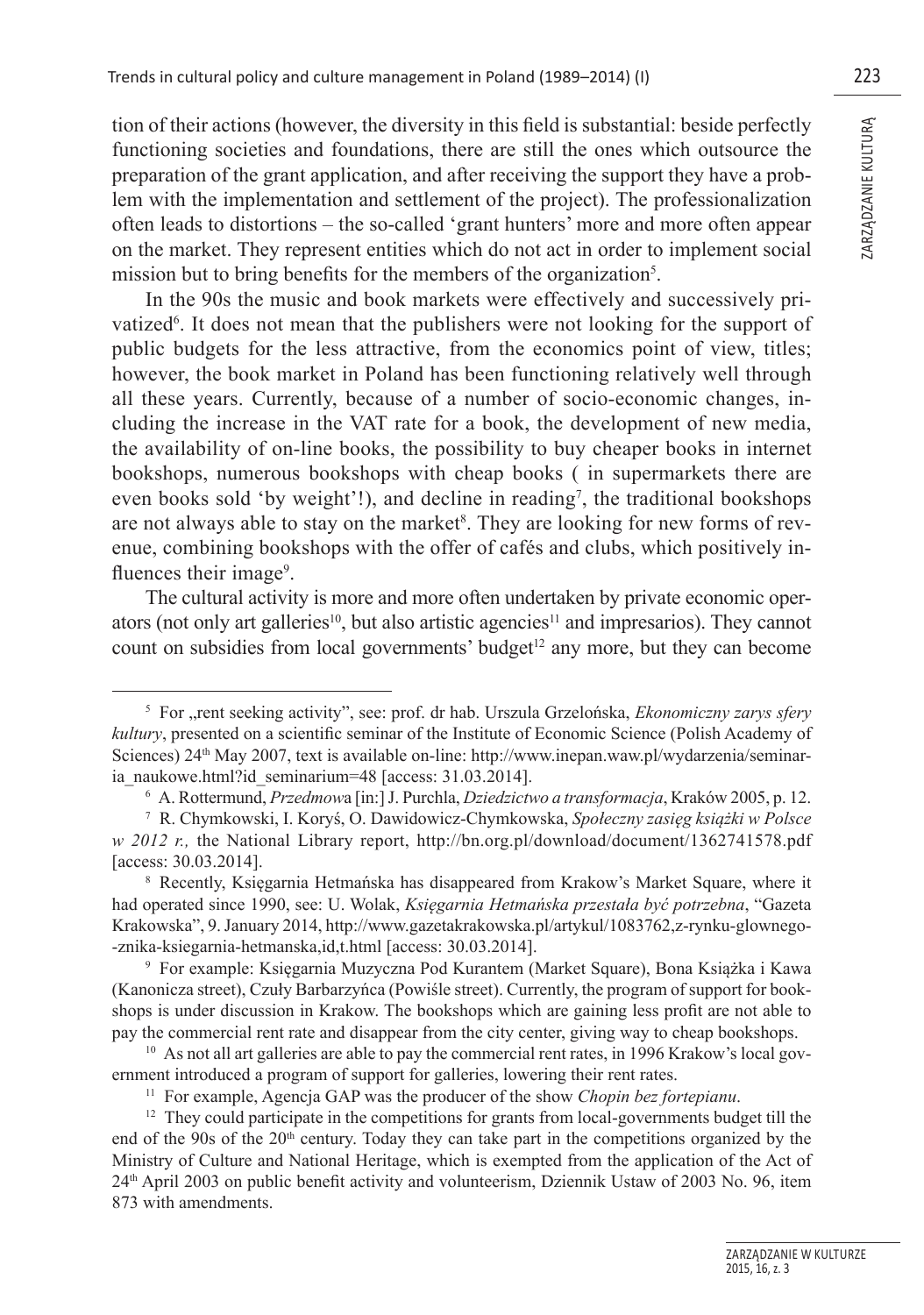contractors of the services at their request under the Public Procurement Law13, what, thanks to the last amendment (raising the threshold for public procurement to more than 30 000 Euro<sup>14</sup>) will become a bit easier from the procedural point of view.

The role of public cultural institutions is changing gradually but visibly. Many of them, temporarily disoriented after the period of PRL, redefined their mission and have been successively building new relations with the audience, taking into consideration the changing needs of the consumers, new economic conditions (limited grants from the organizers' budgets for local-government cultural institutions), looking more effectively for new sources of funding<sup>15</sup>. Despite the underdeveloped sponsoring in Poland, many of them use the conceptions of CSR and CCR<sup>16</sup>, others diversify their offer, both in terms of the merits and the price, often introducing commercial offer as a complementary one. The new infrastructure in Poland, in case of many cultural institutions, contributed to a substantial change and to the improvement of their conditions. After many years of total investment stagnation in this sphere, together with Poland's accession into the EU, the Polish state and local governments started to undertake the tasks in this area more bravely.

New infrastructure naturally generates the need of innovation. Cultural institutions more willingly and effectively, to a varying degree, make use of new media today (communication with the audience, mailing, FB, promotion, marketing, crowdfunding<sup>17</sup>, crowdsourcing<sup>18</sup>). They more often see the importance of spending money on marketing activities, which they used to economize on, in case of a shortfall of funds for substantive activities<sup>19</sup>.

<sup>&</sup>lt;sup>13</sup> Act of 19<sup>th</sup> December 2008 on public-private partnership, Dziennik Ustaw of 2009 No. 19, item 100, of 2010 No. 106, item 675 with amendments.

<sup>&</sup>lt;sup>14</sup> Public Procurement Law is not applied to the procurements relating to deliveries or services in the field of cultural activity, connected to the organization of exhibitions, concerts, competitions, festivals, shows, theatre plays, undertakings in the field of cultural education or collecting library materials by libraries or museum collections, if these procurements are not used for equipping the contracting entity with fixed assets for the ongoing handling of their activity and their value does not exceed a PLN equivalent of the amount of EUR 30,000, see: Act of 14<sup>th</sup> March 2014 on amending the act – Procurement law and certain other acts Dziennik Ustaw of 2014 item 423.

<sup>15</sup> See: A.Wąsowska, *Polityka kulturalna Polski 1989–2012* [in:] J. Hausner, A. Karwińska, J. Purchla (eds), *Kultura i rozwój*, Warszawa 2013, pp. 107–126.

<sup>16</sup> Corporate Social Responsibility (CSR) and Corporate Cultural Responsibility (CCR) are based on the assumption that commercial intermediaries, apart from the maximization of the shareholders' profit, in their activity must take into consideration the duties to the community where they act, playing the role of, so called: 'good citizens'. See: M. Kostera, M. Śliwa, *Zarządzanie w XXI wieku*, Warszawa 2010.

<sup>&</sup>lt;sup>17</sup> Crowdfunding – social funding, a source of capital provided by a broad virtual community, which wants to suport a creative originator. See: K. Król, *Finansowanie społecznościowe jako źródło fi nansowania przedsięwzięć w Polsce*, Poznań 2013.

<sup>18</sup> M. Przybyła, K. Sobczak, *Crowdsourcing – zbiorowa mądrość e-społeczeństwa* [in:] Falencikowski T., Dworak J. (eds), *Funkcjonowanie współczesnych przedsiębiorstw*, Prace naukowe WSB w Gdańsku, 2010, vol. 8, pp. 75–84.

<sup>&</sup>lt;sup>19</sup> See: The film promoting the branches of the Historical Museum of the City of Krakow *One Museum, Thousands of Stories*.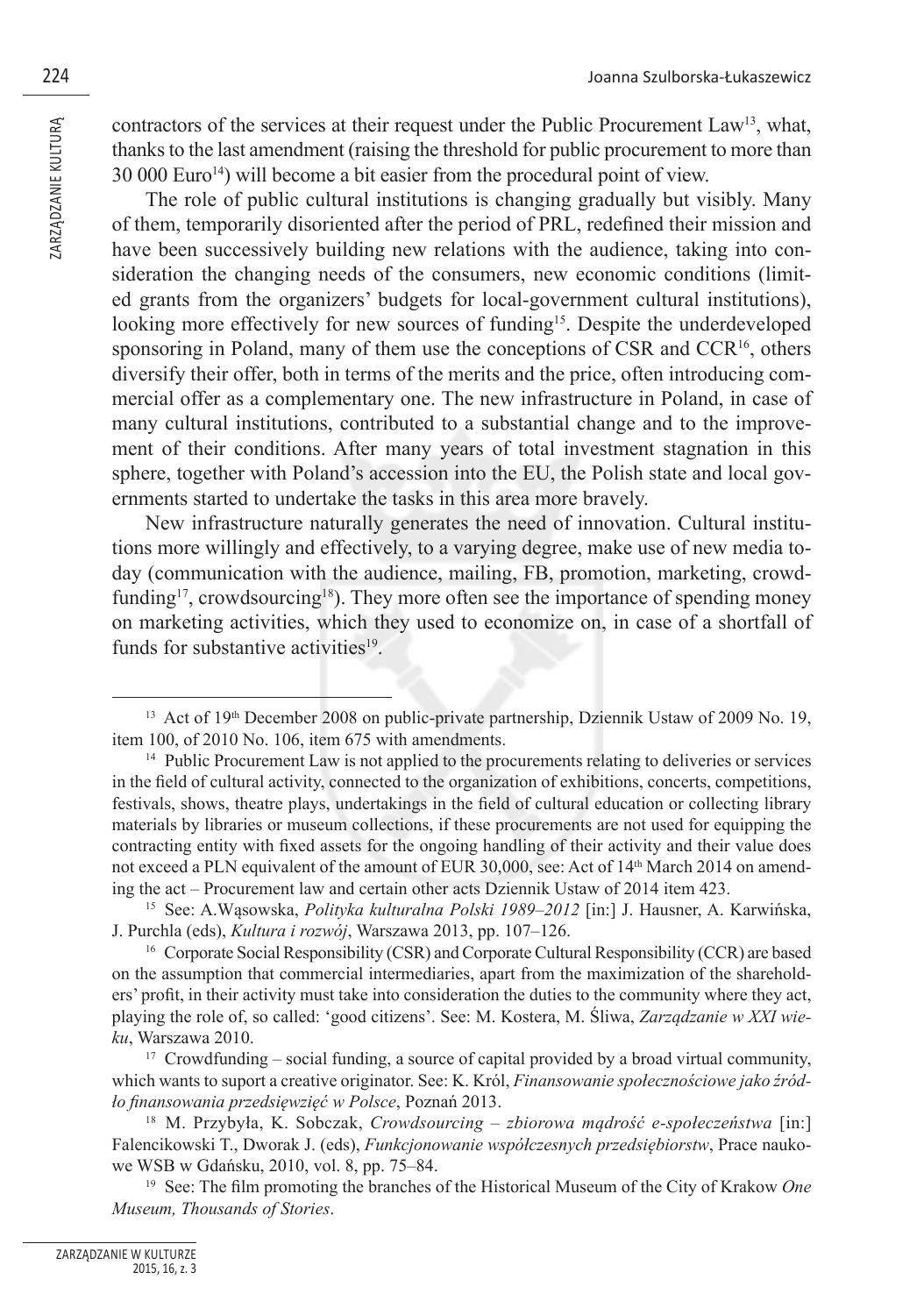In Poland cultural and creative industries started to develop much later than in Great Britain or Germany<sup>20</sup>. Only in the first decade of the  $21<sup>st</sup>$  century did we start to discuss more extensively their contribution to the generation of  $GDP<sup>21</sup>$ . Today we are more often noticing the relationship between the development and condition of these industries, relying on individual works of artists and creators, and their income.

As the audience taking advantage of the development of new media we started increasingly to recognize a need for contact with art, culture and cultural heritage on-line, which contributed to the increase of public investment in resources digitalization and putting them online. An excellent example of educational activities promoting digitalization in the community is a film, entitled: *Lajkonik's Last Dance, or Next, Please!*22, promoting this idea under the program MALOPOLSKA'S VIRTU-AL MUSEUMS23.

The Act of 25 October 1991 on organizing and conducting cultural activity<sup>24</sup>, amended in 2001, was aimed at giving new possibilities of more effective cultural institutions management. Many times during the last quarter of the century we were debating on the need of changing it.25 Although the present draft is still far from being ideal and did not satisfy many environments, it introduced some valuable, in my opinion, changes, among others the possibility to entrust the managing of public cultural institution to an entity selected under the public procurement law<sup>26</sup>, the obligation to employ the managers of public cultural institutions for a fixed period<sup>27</sup>, obligatory managing contract signing between the organizer and the candidate selected for

<sup>24</sup> Act of 25<sup>th</sup> October 1991 on organizing and conducting cultural activity, Dziennik Ustaw of 2012, item 406; see also: Act of  $31<sup>st</sup>$  August 2011 on amending the Act on organizing and conducting cultural activity and certain other acts, Dziennik Ustaw of 2011 No. 207, item 1230.

25 Prof. M. Kulesza's projects (*Tezy do ustawy o instytucjach kultury*), prof. J. Purchla, prof. A. Rottermund (*Projekt reformy ustroju publicznych instytucji kultury w Polsce*, "Rocznik Międzynarodowego Centrum Kultury" 1999, R. 8, pp. 58–67), prof. W. Misiąga i D. Ilczuk's project (*Finansowanie kultury i organizacja działalności kulturalnej w gospodarce rynkowej*, Gdańsk, Zeszyt IBnGR no. 32, 2002), see also: A. Rottermund, *Finansowanie muzealnictwa w Polsce po 1989 roku – historia poszukiwania rozwiązań* [in:] D. Folga-Januszewska, B. Gutowski (eds), *Ekonomia muzeum*, Kraków 2011, pp. 19–26.

<sup>26</sup> Article 15a of the Act of  $25<sup>th</sup>$  October 1991 on organizing and conducting cultural activity gives a possibility to entrust the management of a public cultural institution to an entity selected under the Act of 29<sup>th</sup> January 2004 Procurement law, Dziennik Ustaw of 2007 No. 223, item 1655 with amendments. The city Szczecin as the first in Poland selected the manager of a newly formed cultural institution. "Trafostacja Sztuki" in a tender. See more: J. Szulborska-Łukaszewicz, *Zarządzanie publiczną instytucją kultury w Polsce – misja a ekonomika*, "Zarządzanie w Kulturze" 2013, no. 14, vol. 1, pp. 19–39.

<sup>27</sup> In case of art institutions  $3-5$  seasons, the rest  $2-7$  years. Act of  $25<sup>th</sup>$  October 1991 on organizing and conducting cultural activity.

<sup>20</sup> A. Klasik, *Od sektora kultury do przemysłów kreatywnych* [in:] A. Gwóźdź (ed.), *Od przemysłów kultury do kreatywnej gospodarki*, Warszawa 2010, pp. 47–63.

<sup>21</sup> E.g. the publication edited by J. Szomburg, *Kultura i przemysły kultury szansą rozwojowa dla Polski*, Gdańsk 2002; M. Smoleń, *Przemysły kultury*, Kraków 2003, or *The National Strategy for Culture Development for 2004–2013, 2004*.<br><sup>22</sup> http://muzea.malopolska.pl/ [access: 3.04.2014].

<sup>23</sup> https://www.youtube.com/watch?v=NAchNdvDABw [access: 3.04.2014].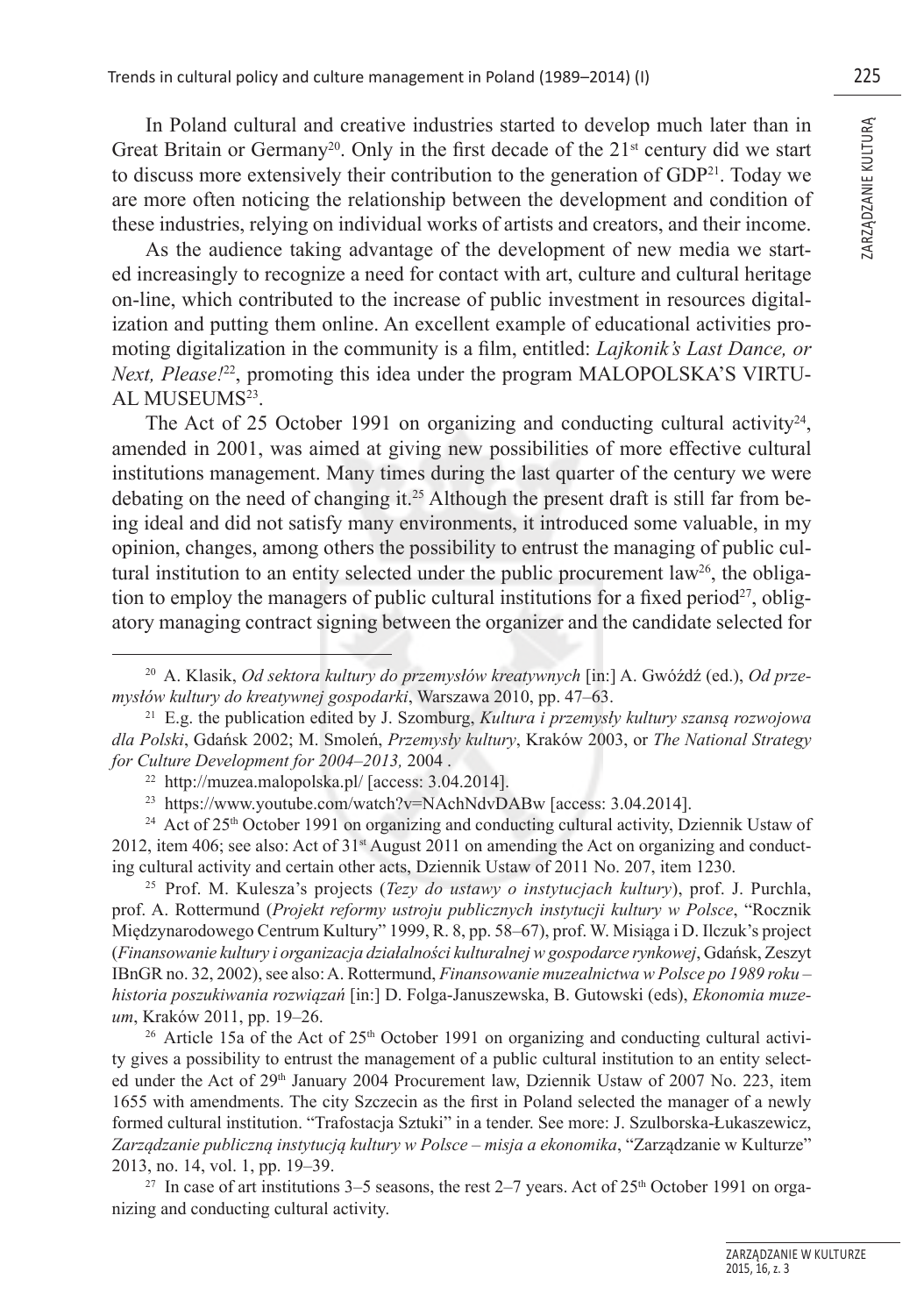the manager, or bringing back artistic seasons as the period of the substantive activity of artistic institutions28. Even if the contracts, mentioned above, are today a source of many problems (with regard to the fact the budget is for one year and that cultural institutions are often not taken into consideration in the long-term financial plans of local governments, unless they are related to specific investments) and do not fulfill, in my opinion, the expectations of the originators and decision-makers who decided to include this amendment to the act, in the future (in the process of evolution) this contract has a chance of becoming an important protection for the institution's director against the changes resulting e.g. from the terms in office.

Looking for savings in the cultural sector, in the current crisis of public finances, the local governments attempted to liquidate or merge cultural institutions. Merging libraries and museum with other cultural institutions, even the artistic ones, was possible because of the amendment of the Act on organizing and conducting cultural activity<sup>29</sup>. Actions were also taken to reform budget units operating in the cultural sphere under the Act on the Education System (youth cultural centers and school libraries, in this case by attempts to join school libraries with the public ones) $30$ .

Another form which was to lead to economic success in the cultural sphere and relieve public authorities became the introduction of a cultural institution run and financed by two local governments or the ministry and a local government, and with time also the ministry of culture, a local government, and a private operator (usually a non-governmental organization) and also entrusting cultural institution to legal entities<sup>31</sup> (companies or non-governmental organizations) for the period of minimum three years<sup>32</sup>.

With a view to speeding up the process of the replacement of management staff in public cultural institutions in order to increase their efficiency, both in substantial and economic terms, through faster innovation implementation and better adaptation of cultural institutions to the needs of the changing world (new media, new means of communication, new tools of marketing and promotion, different viewers' preferences, new management methods) the requirement of employing the managers of public cultural institutions for a fixed period was introduced into the Act of on organizing

<sup>&</sup>lt;sup>28</sup> This decision is not connected to the change of the duration of a financial year.<br><sup>29</sup> Act of 31<sup>st</sup> August 2011 on amending the Act on organizing and conducting cultural activity and certain other acts.

<sup>&</sup>lt;sup>30</sup> For the differences between a cultural institution and a budget unit (a youth cultural Centre, a school library) see: J. Szulborska-Łukaszewicz, *Instytucje kultury w Polsce – specyfika ich orga*nizacji i finansowania", "Zarządzanie w Kulturze" 2012, no. 13, vol. 4, pp. 305–328.<br><sup>31</sup> See: J. Szulborska-Łukaszewicz, *Zarządzanie publiczną instytucją kultury w Polsce...*,

pp. 19–23.

 $32$  Article 21 of the Act of 25<sup>th</sup> October 1991 on organizing and conducting cultural activity constitutes a legal basis for co-managing a cultural institution by more than one entity. At present, according to the Ministry of Culture and National a Heritage for the day  $7<sup>th</sup>$  January 2014, it co-manages 33 cultural institutions ( mainly with local governments), including 10 cultural institutions entered into the register of The Ministry, and 23 institutions entered into the register of local governments.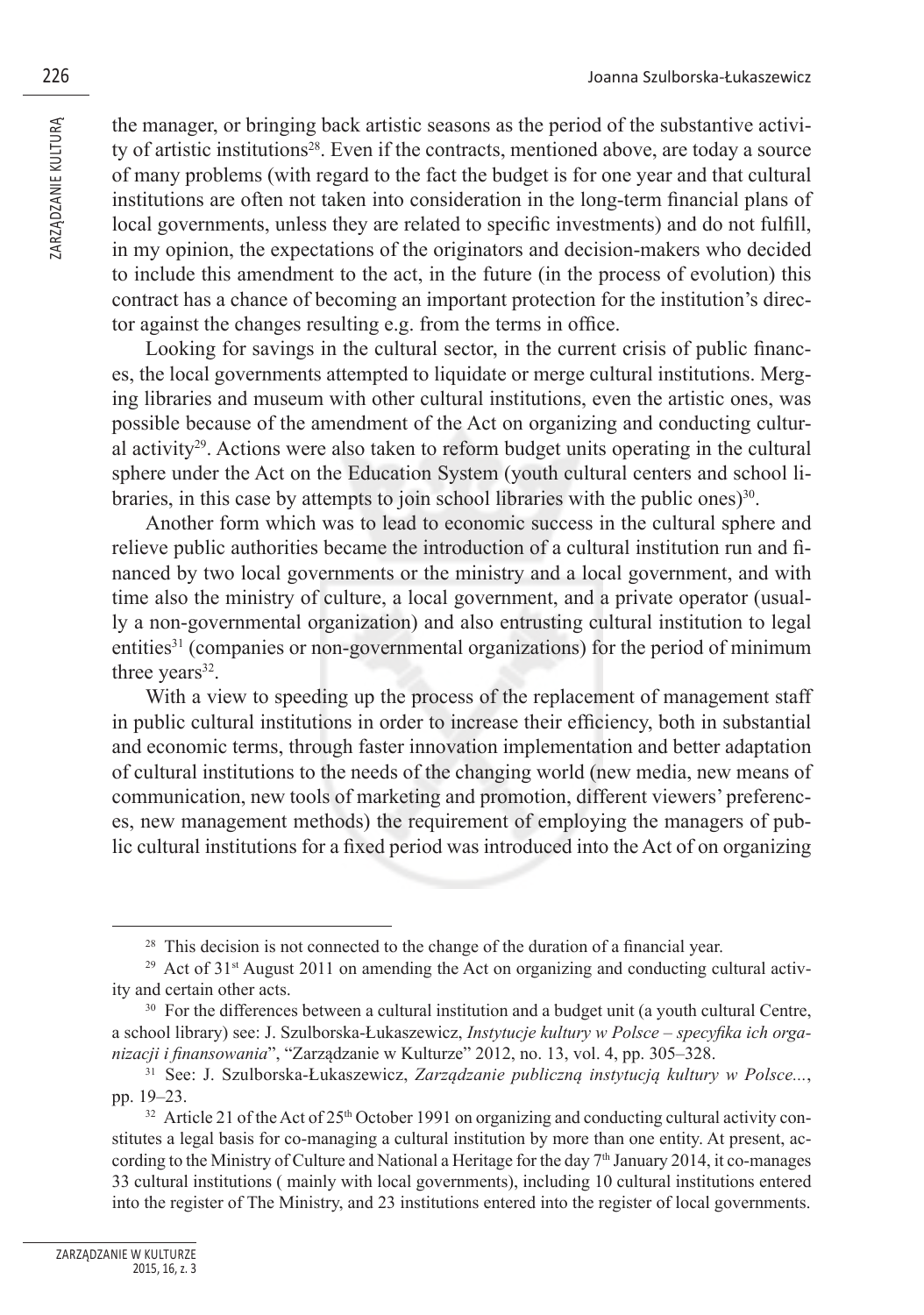and conducting cultural activity, as I have already mentioned<sup>33</sup>. So far, many managers, often regardless of their effectiveness and efficiency, held their positions for life.

Public-private partnership initiatives, understood mainly, pursuant to the Act of 19 December on public-private partnership34*,* as a long-term paid cooperation between an entrepreneur and an entity belonging to the public finances sector (and not public-civil partnership) were to be the support for the culture development. Each party within the framework of this cooperation assumes this kind of risk which it can deal with the best, the private partner – at the stage of the investment implementation (its financing and credits acquisition), the public partner  $-$  at the stage of the operation of the new infrastructure. Unfortunately, despite the popularization of the concept by Public-Private Partnership Institute<sup>35</sup>, there are still few good practices in this respect in the culture area in Poland.

Together with Poland's accession into the European Union and the beginning of local governments' and institutions' efforts to obtain EU support, people more often started to think about strategic management. It was much easier to obtain funds when the project was secured by institution development strategy, compatible with the strategy of the municipality, region, and country. An integral part of the strategic management process is monitoring and evaluation. Local communities are increasingly interested in these issues. However, local governments hardly ever plan budget allocation for the evaluation of the implemented activities by a third party<sup>36</sup>.

During the last five years, the local communities in Poland, becoming more aware of their rights, grew in strength significantly. The Act on Public Benefit Activity and Volunteerism, which started to be implemented in 2004, definitely made a contribution to this<sup>37</sup>. As a result, the boards for public benefit activity of different levels<sup>38</sup>, as well as social or civil dialogue committees<sup>39</sup> were established. The techniques of social participation became more popular. Non-governmental organizations

<sup>&</sup>lt;sup>33</sup> Article 15 of the Act of  $25<sup>th</sup>$  October 1991 on organizing and conducting cultural activity

<sup>&</sup>lt;sup>34</sup> Act of 19<sup>th</sup> December 2008 on public-private partnership, (Dziennik Ustaw of 2009 No. 19, item 100, of 2010 No. 106, item 675 with amendments.

<sup>&</sup>lt;sup>35</sup> The foundation undertakes a number of actions, including trainings in PPP developing; it supports the cooperation of the entities interested in the partnership development; it brings them together in two chambers (the Chamber of Private Partners and the Chamber of Public Partners) http:// ippp.pl/ [access: 31.04.2014].

<sup>&</sup>lt;sup>36</sup> Professor Marek Krajewski, in his speech on 26<sup>th</sup> March, during the 'Not-Congress of Culture' Animators', presented an analysis of the applications for support of the actions in culture education, submitted to the Ministry of Culture's program. He pointed out that in case of many project the funds for evaluation had not been planned and in many cases, while undertaking evaluation, its usefulness for organizers was not noticed, but it was stressed that it was a funder's requirement. 37 Act of 24th April 2003 on public benefi t activity and volunteerism.

 $38$  Article 35–41 of the Act of  $24<sup>th</sup>$  April 2003 on public benefit activity and volunteerism.

 $39$  Article 30 of the Act of  $8<sup>th</sup>$  March 1990 on commune local government, article 5 of the Act of 24th April 2003 on public benefi t activity and volunteerism, and records in individual programs of co-operation between local governments, NGOs and the entities which are mentioned in the Article 3 of the Act of 24th April 2003 on public benefi t activity and volunteerism constitute the legal basis for the Civil/ Social Dialogue Committee.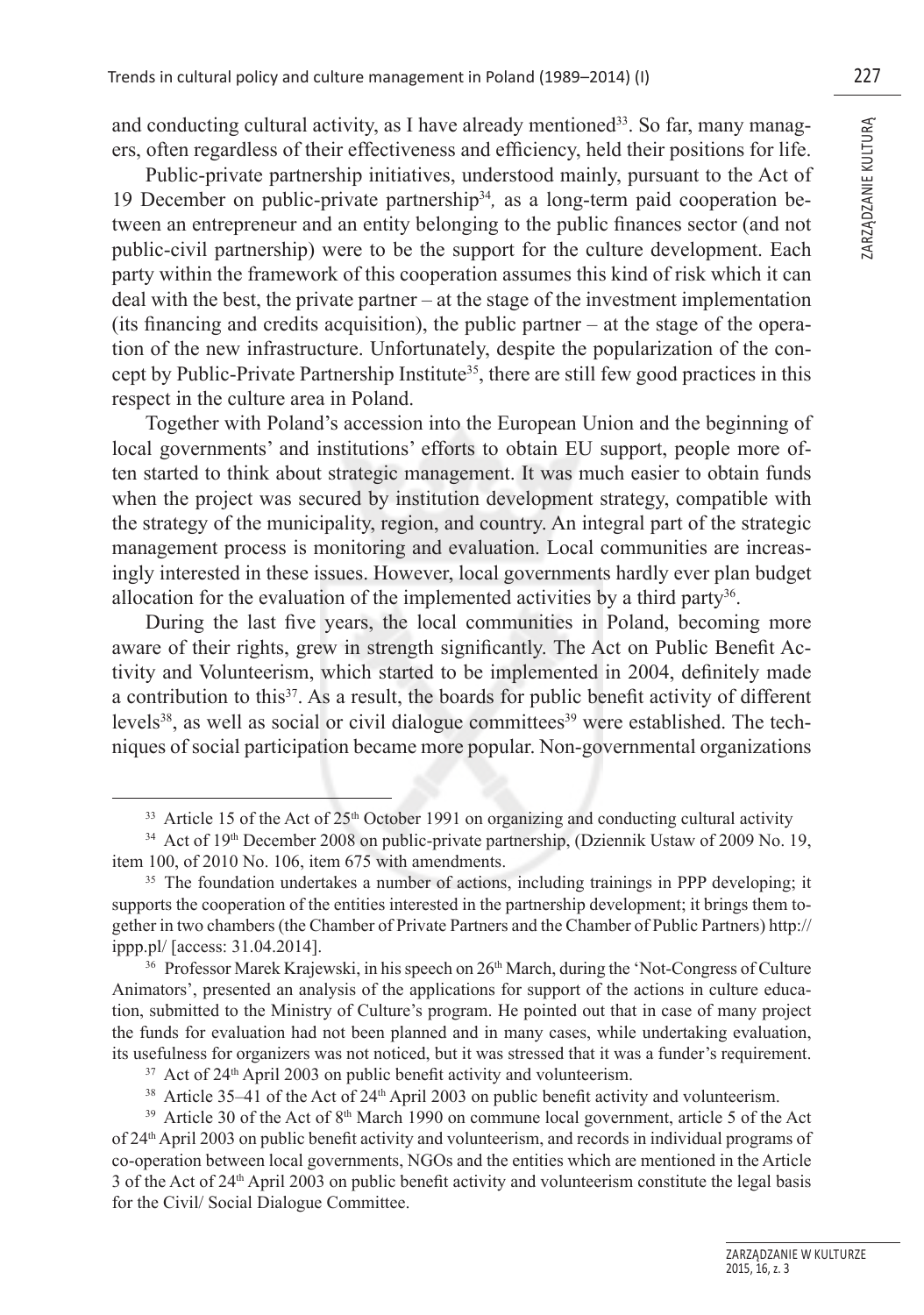bring together citizens who, with increasing awareness, take part in the decision making processes, co-create projects, programs, and strategies; who take part in public consultations, carried out to a varying degree and on different levels, according to the ladder of social participation<sup>40</sup>.

Preparing and signing the 'Pact for Culture' on 14<sup>th</sup> May 2011 by the social and governmental party was an exceptional event on the world scale, which confirmed society's willingness to participate in the developing of cultural policy<sup>41</sup>. The social party was represented by the 'Citizens of Culture'42, an informal social group. The demands formulated on-line with the involvement of the interested citizens (culture managers, animators, artists, creators, social workers, cultural institutions workers) included, among others, the matter of the level of government funding for culture (1% from state's budget for culture in the 2015 perspective), participatory budgets (civil), equal access to public funds, effective cultural/ artistic education<sup>43</sup>. Some supporters of this type of democracy speculate that "in 10 or 20 years city residents will remember with surprise the times when the city's president and councilors decided about budget expenditure on their own, without asking anyone else"44. Is that really going to happen?

Politicians with increasing awareness speak today about the significant influence of culture on the economic development of cities and regions. Even though there is no reliable research in this field (the methodology is not always convincing), we can notice easily that the cultural policy of cities and regions during the last decade was clearly aimed at festivals. Even though currently festivals are being criticized in the literature on this subject<sup>45</sup>, in practice this kind of spectacular actions are and probably will be for years placed by decision makers above the much less spectacular, not so wide-ranging education and animation activities, although we can also observe a tendency to deepen festival formula of existing brands by enriching the festival program with educational activities, which prepare for fuller and deeper participation in the event.

The changes, which I have enumerated, did not appear ad hoc, they are an effect of long-lasting processes, many times supported by concrete laws and/or sector pro-

<sup>40</sup> A ladder of social participation was described in 1996 by Sh.R. Arnstein in his article: *A ladder of Participation*, see: http://lithgow-schmidt.dk/sherry-arnstein/ladder-of-citizen-participation. html [access: 30.03.2014].

<sup>41</sup> The pact for culture was concluded between the Council of Ministers represented by the Prime Minister and the social party was represented by the movement the 'Citizens of Culture' on 14th May 2011, see*:* "Animator Kultury" 2011, no. 6, pp. 34–35, available also on-line: http://obywatelekultury.pl/tresc-paktu/ [access: 30.03.2014].

<sup>42</sup> A social movement, see: http://obywatelekultury.pl/ [access: 30.03.2014].

<sup>43</sup> *Pact for Culture*, 2011.

<sup>44</sup> M. Gerwin, *Budżet obywatelski: od nowych chodników do lokalnej społeczności*, "Miasto" 2013, no. 1 (2), p. 30.

<sup>45</sup> See: "Czas Kultury" 2013, no. 4 devoted to festivals; D. Klaiç, *Festivals in focus*, Budapeszt 2014; D. Klaiç, *Kultura a współczesne miasto*, "Respublica Nowa" 31.08.2011 (an authorized record of a lecture given in Maribor in October 2009) http://publica.pl/teksty/kultura-a-wspolczesnemiasto [access: 28.10.2012].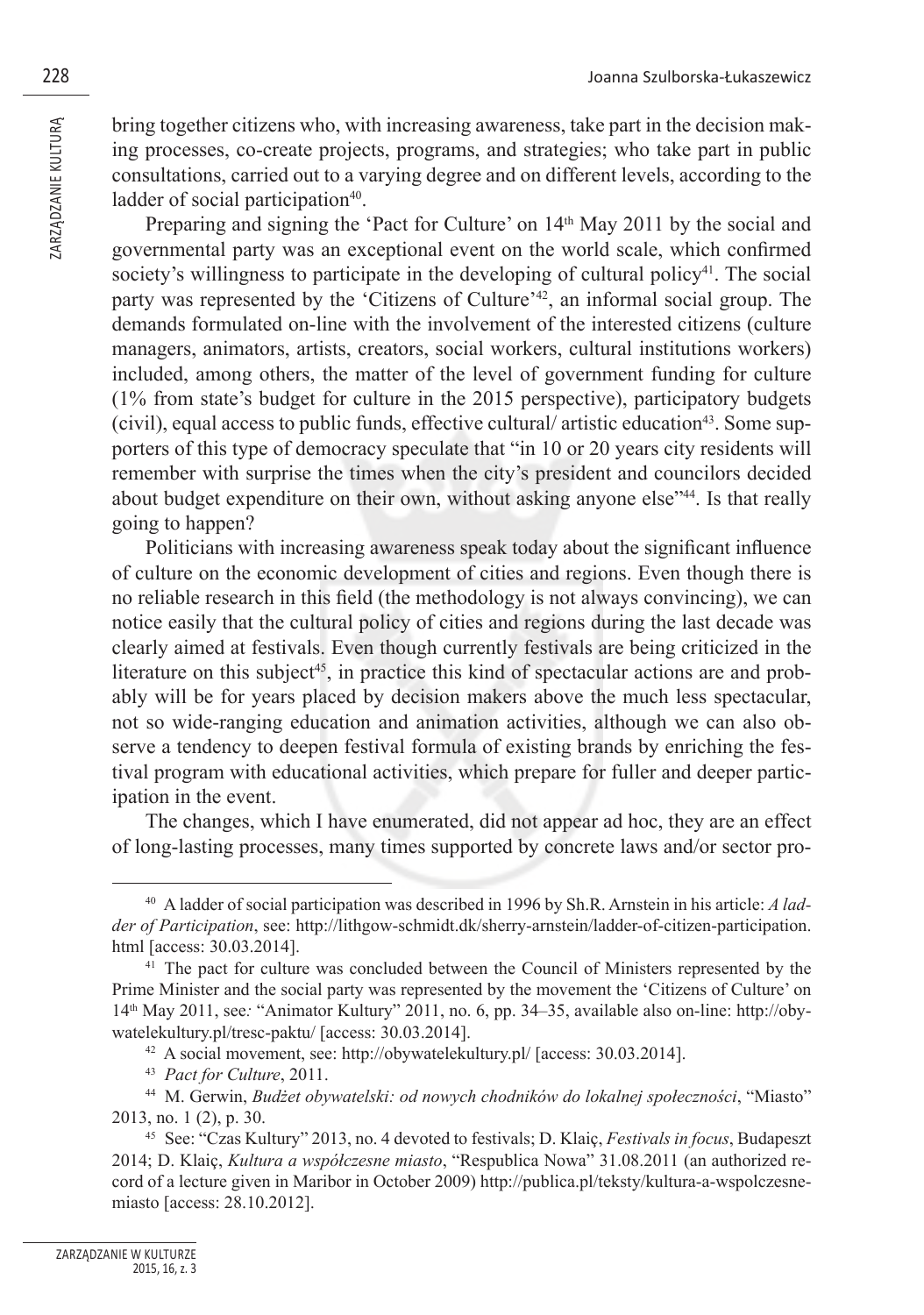grams created and implemented by public authorities, the Ministry of Culture, the managers of culture on local-government levels, and are increasingly co-created by local communities. Because of the limited volume of this text I will focus only on a few issues, selected from the mentioned above.

# The notion of "cultural policy"

The notion of 'cultural policy' can be understood in many different ways, depending on how we perceive the function of public authorities, the adopted criteria46, and how we define the notion of 'culture'. If we follow J.S. Wojciechowski, who claims that "Culture is not a treasure of solid values, standards and exemplars but a state of their questioning"47, then we can state that culture is "a process of reaching the values", and cultural policy is a sum of targeted actions, a system of tools situated between "non-interference of state" or local government "into culture (in the ideological sense) and the claims to shape it; between a potential obligation of public authorities to support culture and the autonomy of art"48.

Depending on the adopted criteria we can distinguish many various definitions and models of cultural policy, widely discussed in the literature on this subject<sup>49</sup>. While analyzing the newest sources it is worth to recall the findings of the "City" DNA" report, conducted and published by "Respublica Nowa"<sup>50</sup>. In the report several ways of understanding cultural policy were identified. Most often the respondents $51$ understood cultural policy as:

- a method of managing culture sector tasks in order to meet citizens' needs;
- a specific vision of managing culture sector, which gives the undertaken actions a common direction and goal;
- a tool of social change, citizens integration, social differences elimination, creating common identity;
- a tool of effective management, aimed at rationalization, effectiveness and clarity ("the necessity of rationalizing, ordering, planning and dividing tasks, the need of financial clarity and infrastructure development and the necessity of the cooperation of different environments, people and institutions" $)^{52}$ .

<sup>46</sup> More on the concept of 'cultural policy' see: J. Szulborska-Łukaszewicz, *Polityka kulturalna państwa po 1989* [in:] *Polityka kulturalna w Krakowie*, Kraków 2009, pp. 33–66; see also: E. Orzechowski, *Dlaczego w Polsce nie jest możliwa sensowna polityka*..., pp. 7–15.

<sup>47</sup> J.S. Wojciechowski, *Kultura i polityki*, Kraków 2004, p. 22.

<sup>48</sup> P. Bendixen, *Wprowadzenie do ekonomiki kultury i sztuki*, Kraków 2001, p. 83.

<sup>49</sup> See: M. Dragićević-Šešić, B. Stojković, *Kultura: zarządzanie, animacja, marketing*, Warszawa 2010; pp. 38–47; Z. Jaurová, *Kultura bez polityki, polityka bez kultury*... [in:] J. Purchla, M. Vásáryová (eds.), *Modele mecenatu państwa wobec integracji europejskiej*, Kraków 2008, pp. 31–41.

<sup>50</sup> A. Celiński, *Miejskie polityki kulturalne*, "Respublika Nowa" 2012, no. 21.

<sup>&</sup>lt;sup>51</sup> The respondents were the representatives of NGOs and local governments (including officials). <sup>52</sup> A. Celiński, *Miejskie polityki kulturalne...*, pp. 93–94.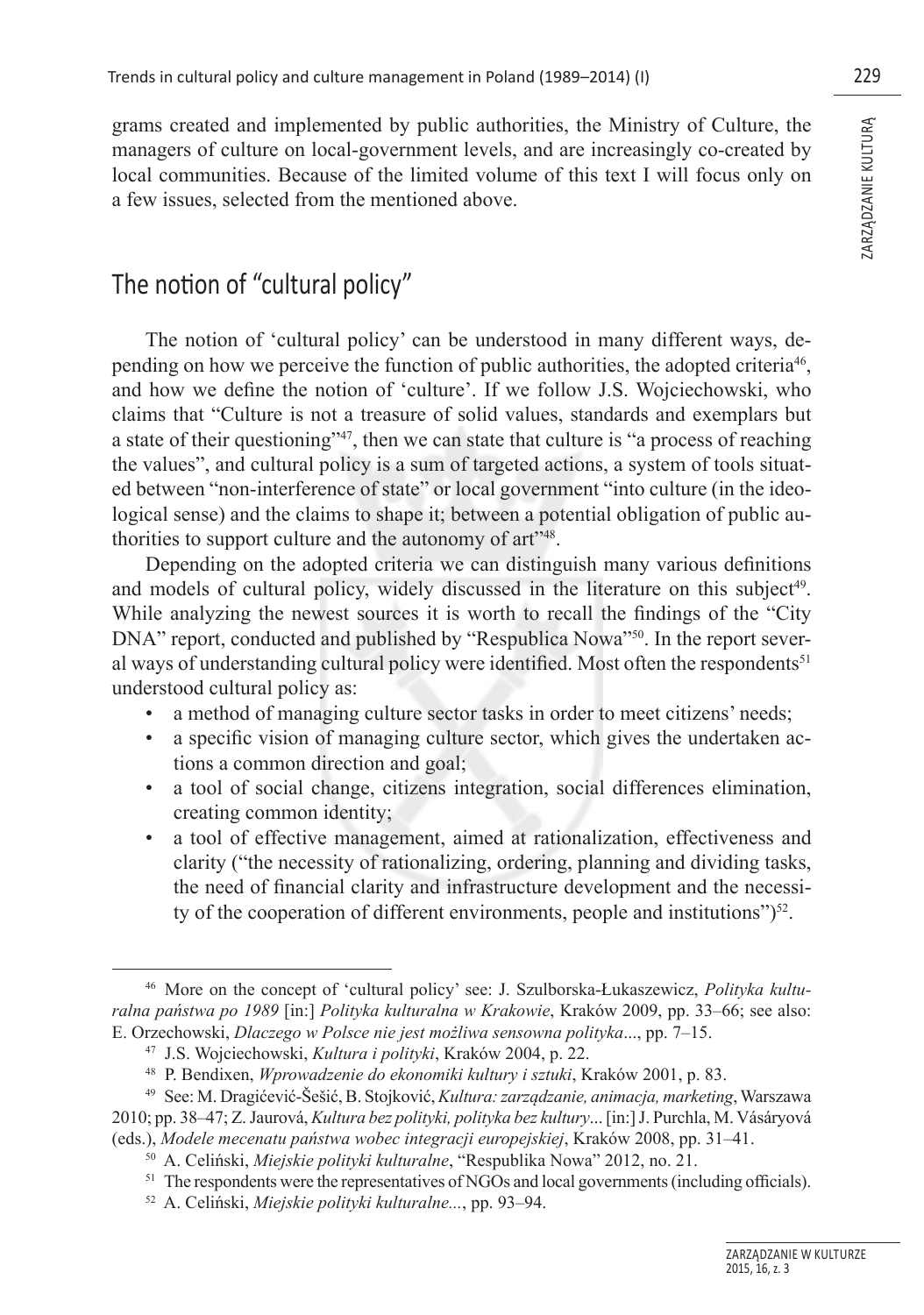The necessity of cooperation seems to be fundamental for today's cultural policy. If we asked a question – who decides about its shape in today's Poland – I would answer that the state, local governments, cultural institutions, non-governmental organizations, economic operators functioning in the culture sector, business world (as the adherents of the CSR/ CCR<sup>53</sup> idea, or sponsors), media, and finally the citizens themselves, among others by their participation in the events.

### System of culture financing in Poland

Before the year 1990, in the PRL times, the main source of culture financing was the state's budget. Not only public cultural institutions, but also the non-governmental organizations functioning in the culture sphere received earmarked funds provided that they achieved the objectives of the state's cultural policy. Generally, there were enough resources for culture<sup>54</sup>, among others because of the tool, which was in the years 1982–1991 a special 'para-budget' – The Fund for Culture Development<sup>55</sup>, which had a legal personality and was accumulating culture resources on a separate account<sup>56</sup>. In accordance with the Article 15 of the Act establishing the fund, the resources which had not been used in the given budget year were passed for the following year<sup>57</sup>. In result, in years  $1982-1990<sup>58</sup>$ , the resources for culture were increasing every year. At the moment of the liquidation of the Fund for Culture Development, beginning from the year 1991, there was a return to direct culture financing at the government and local government level. The creators of the document *Culture in the transitional period*, from year 1990, in the chapter about the transformation of culture financing system "taking into consideration the specific character of creative process and artistic activities"59 announced the creation of the Foundation for culture, based on the resources remained after the liquidation of the Fund for Culture Development. It was stressed that "in culture, as opposed to other areas of life, the unpredictability of occurences is a positive thing"60 and hence "the culture sphere should

<sup>60</sup> *Ibidem*.

<sup>53</sup> See: footnote 16.

<sup>54</sup> Between the year 1982 and 1989 expenditures for culture from the state's budget increased from 1,25% to 1,81% (for comparison, in the year 1995 – 1,05%; 1998 – 1,13%; 1999 – 0,83%; 2007 – 0,87%; 2009 – 0,53%; 2012 – 0,87%); see: D. Ilczuk, *Poland: Chapter 1. Historical Perspective: Cultural Policies and Instruments* [in:] *Cultural Policies and Trends in Europe. Compendium,* http:// www.culturalpolicies.net/web/poland.php?aid=1 [access: 30.03.2014].

 $55$  Established by the Act of  $4<sup>th</sup>$  May 1982 on The National Culture Council and The Fund for Culture Development, Dziennik Ustaw of 1982 No. 14, item 111.

<sup>56</sup> See more: J. Szulborska-Łukaszewicz, *Polityka kulturalna w Krakowie*, pp. 14–15.

 $57$  Article 15 of the Act of  $4<sup>th</sup>$  May 1982 r.

 $58$  The fund liquidated by Act of  $14<sup>th</sup>$  December 1990 on the cancellation and liquidation of some funds, Dziennik Ustaw of 1990 No. 89, item 517.

<sup>59</sup> A. Siciński, *Kultura w okresie przejściowym* [in:] A. Siciński (ed.), *Ministerstwo Kultury i Sztuki w dokumentach 1918–1998*, Warszawa 1998, p. 327.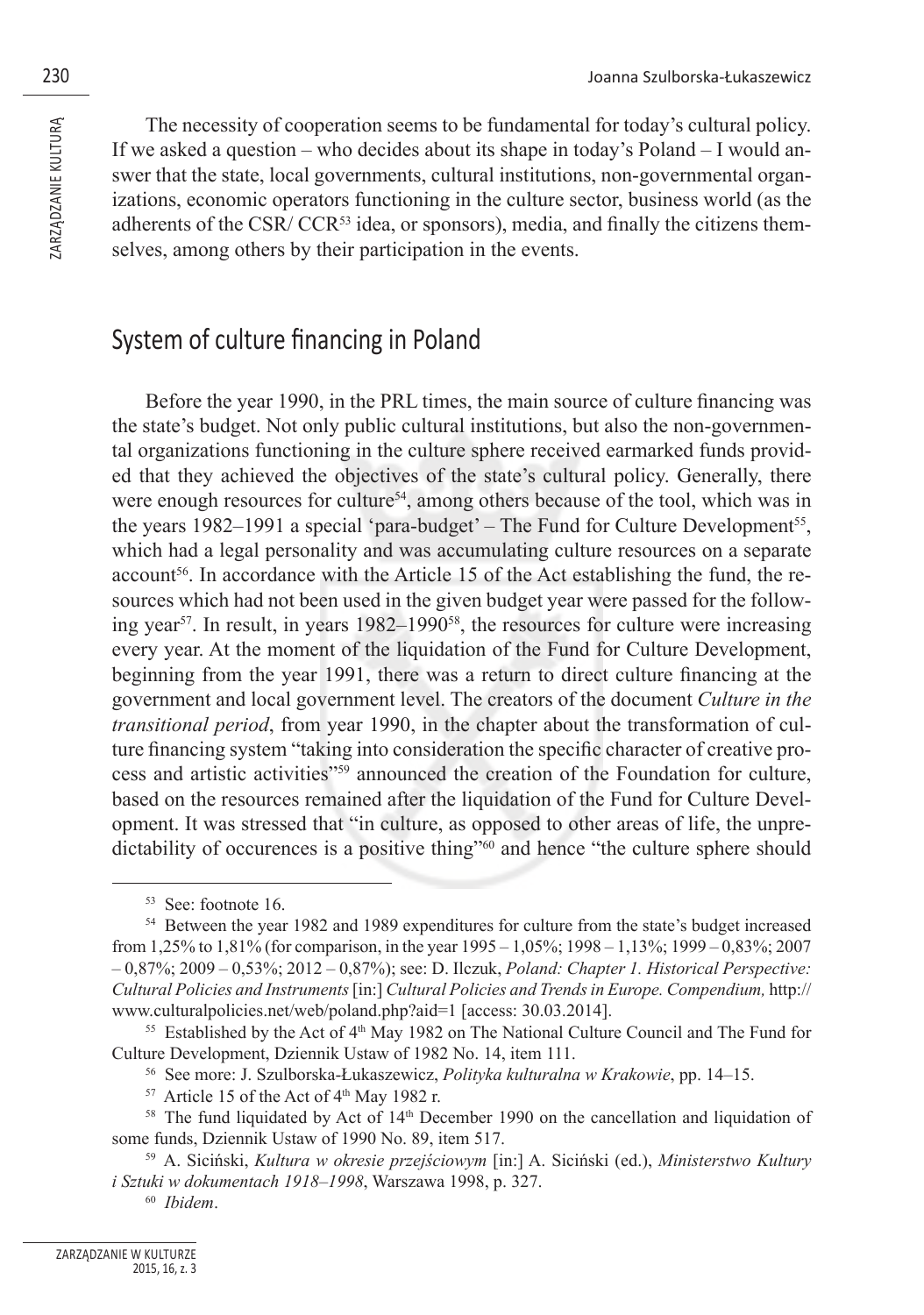not be subjected to the rigor of planning, financing and budget clearing<sup>761</sup>. It was believed that this way "the organizational and financial systems of cultural sphere entities would not change"62. Unfortunately, even though the Culture Foundation, created to manage funds, had in its management, among others, Krzysztof Zanussi or Jacek Woźniakowski, it lost the assigned funds $63$ .

Izabela Cywińska, the first Minister of Culture in the times of transformation, accepting the position in the government of Tadeusz Mazowiecki, on the threshold of the transformation of Polish socialist (planned) economy into market economy<sup>64</sup>, facing lack of funds, was presented with a very difficult challenge of developing the habit of paying for services in the art and culture sphere, i.e. "building a conventional conviction that who orders a melody – pays the violinist..." so culture can correspond to "healthy market rules"<sup>65</sup>. However, privatization affected the culture sector to a very small extent, only publishing sector and music industry were successfully privatized<sup>66</sup>. The museums reform, proposed by professor Andrzej Rottermund<sup>67</sup>, aimed at finding the ownership of the works of art in museums (valuation, repurchase or return of the less valuable for museums works to their owners, especially those who to a greater extent were family heirlooms) was not successful. Nobody in our country wanted to hear about entrusting museum resources to the management of a private organization (a foundation, society or company). Only on the basis of the revised Act on organizing and conducting cultural activity, pioneering solutions in this sphere appeared in Poland (however, they do not concern museums) $68$ .

Culture management and culture economics as sciences were not popular in Poland then.<sup>69</sup> In Europe and around the world in the 60s of the  $20<sup>th</sup>$  century (UNESCO) Conference in 1966 and 1970 $\frac{70}{2}$  the attention was turned to the need of educating the

<sup>61</sup> *Ibidem*.

<sup>62</sup> *Ibidem*.

<sup>63</sup> B. Gierat-Bieroń, *Kultura kontraktowa* [in:] *Ministrowie kultury doby transformacji, 1989– 2005 (wywiady)*, Kraków 2009, p. 31.

<sup>64</sup> Izabella Cywińska (non-partisan) held the position of the Minister of Culture for 15 months, from 12 IX 1989 to 14 XII 1990.

<sup>65</sup> B. Gierat-Bieroń, *Kultura kontraktowa...*, p. 25.

<sup>66</sup> A. Rottermund, *Przedmowa* [in:] J. Purchla, *Dziedzictwo a transformacja...*, p. 12.

<sup>67</sup> The Deputy Minister of Culture during the term of the Minister M. Rostworowski.

 $68$  See: Article 15a of the Act of  $25<sup>th</sup>$  October 1991 on organizing and conducting cultural activity; J. Szulborska-Łukaszewicz, *Zarządzanie publiczną instytucją kultury w Polsce...*, pp. 19–39.

 $69$  Culture management, interdisciplinary branch of science about mutual influence of culture and economy, as a scientific discipline originated at the beginning of the 70s. See: M. Sternal, *Dobrze wykształcony menedżer kultury? Wyzwania edukacyjne w zarządzaniu kulturą* [in:] E. Orzechowski (ed.), *Kultura–Gospodarka–Media. Ogólnopolski Kongres*, Kraków 2002, p. 66.

<sup>70</sup> During the First World UNESCO Conference devoted exclusively to culture (Venice, 1970) the rules and priorities of an international cultural cooperation were broadly discussed. They had been elaborated during the UNESCO Conference in 1966, where, among others, the lack of qualified culture workers on the world scale was pointed out. It was agreed that it is a shared responsibility of all member states to educate these workers with the help of UNESCO. In the finale report the necessity of a cooperation between the member states' administration and research centers was highlighted, among others, in order to study culture and its development. Research activities on cultural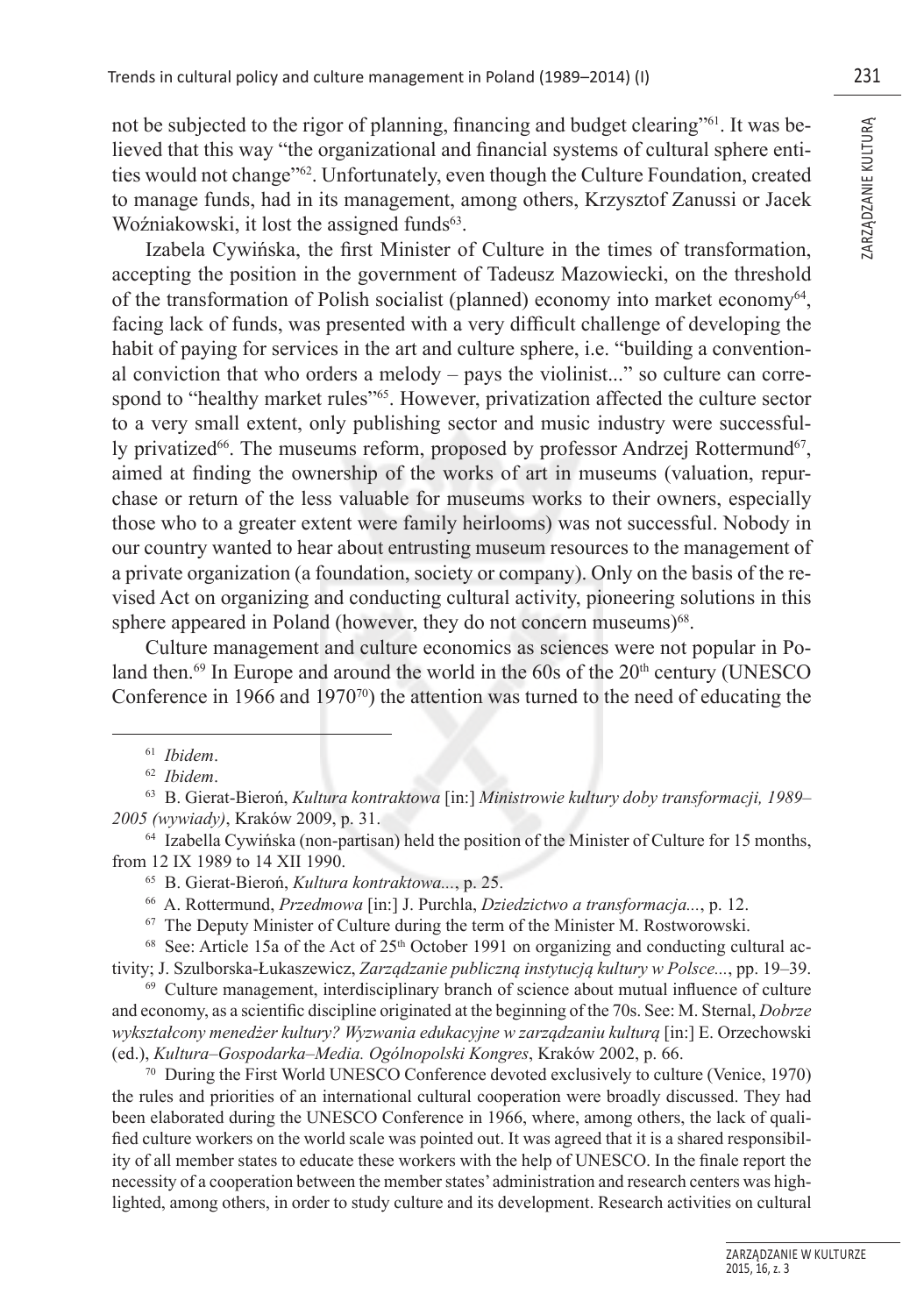personnel for culture. New faculty of studies – culture management – appeared at the world universities already in the second half of the  $60s$  of the  $20<sup>th</sup>$  century, not coincidentally, in my opinion, in the departments related to Life Performing  $Art<sup>71</sup>$ . In Poland it happened only in the first half of the 90s, with a great contribution of professor Emil Orzechowski, the originator and founder of Krakow's School of Culture Management, initially created within the structures of the Institute of Public Affairs of the Jagiellonian University<sup>72</sup>.

The time when the management studies were created at the world universities, was also the time when W.J. Baumol and W Bowen announced the results of their research into culture economics, including, among others, the concept of so called 'cost disease' concerning artistic institutions73. In Poland we started discussing wid-

 $71$  At the Deaprtment of Theatre Management of Yale University, USA (in 1966), at the Department of Art Administering of the City Univeristy in London, GB (in 1967), at Theatre Academy in Sankt Petersburg (1968), at York University in Canada (1969), Compare: M. Sternal, *Dobrze wykształcony menedżer kultury? Wyzwania edukacyjne w zarządzaniu kulturą*...

 $72$  The Warsaw School of Economics, at the Global Economy College, as the first in Poland, launched post-graduate studies for Culture Managers. Then similar faculties were started in Poznań (1992) and Krakow – School of Culture Management JU. It was established by the regulation no. 33 of the Jagiellonian University Rector of 8 June 1994. Its foundation and development was a shared initiative of the Jagiellonian University and the Municipality of Krakow. Professor Emil Orzechowski and Danuta Głondys, then the director of the Culture Department of the Municipality of Krakow, were patrons of this idea. Today, after many transformations, the Culture Institute of the Jagiellonian University exists in place of the school. Compare: M. Sternal, *Dobrze wykształcony menedżer kultury? Wyzwania edukacyjne w zarządzaniu kulturą*...

73 The phenomenon, called: 'Baumol's Cost Disease' was described by William Baumol and Wllliam Bowea in the book: *Performing Arts: the Economic Dilemma*, Twentieth Century Fund, 1966. Professor Urszula Grzelońska writes: "W. Baumol noticed that artistic activity is not subjected to technical progress to the same extent as other sectors of the economy. In normal sectors the work efficiency increases as a result of the technical progress; as the workers' salaries also increase, consequently, the average salary of an employed person rises. Each 'normal' sector can pay these higher salaries as, at the same time, the labour intensity in production decreases as a result of technical progress. In the art sector the work efficiency stays roughly the same, but the alternative incomes (expenses) of artists grow, as well as the salary expectations of the people employed in organizations offering cultural assets. Ultimately, the production costs of cultural goods, more precisely – of art objects, grow. However, the demand for art objects does not increase together with the growth of an average income. More precisely, even if the demand grows, it is directed towards some cultural goods, which are then called 'commercial art'. In other cases a permanent gap remains between the price the consumers are willing to pay for art goods ( a demand price) and the price which will cover all the production expanses (a supply price). Therefore, a patronage is necessary, which, in cases where a society or a community do not want the activities in the field of art to be completely dependent on market forces, will cover this gap." U. Grzelońska, *Ekonomiczny zarys sfery kultury*, presented on a scientific seminar of the Institute of Economic Science at the Polish Academy of Sciences on 24th May 2007, on-line: http://www.inepan.waw.pl/wydarzenia/seminaria\_naukowe. html?id\_seminarium=48 [access: 31.03.2014].

policy during regional continental meetings were planned. 85 Member States, 2 non-member states, 12 international organizations and 2 foundations took part in the conference. It was the first this kind of meeting with 49 Ministers of Culture or culture department managers. J. Grad, U. Kaczmarek, *Organizacja i upowszechnianie kultury w Polsce. Zmiany modelu*, Poznań 2005, pp. 201–205.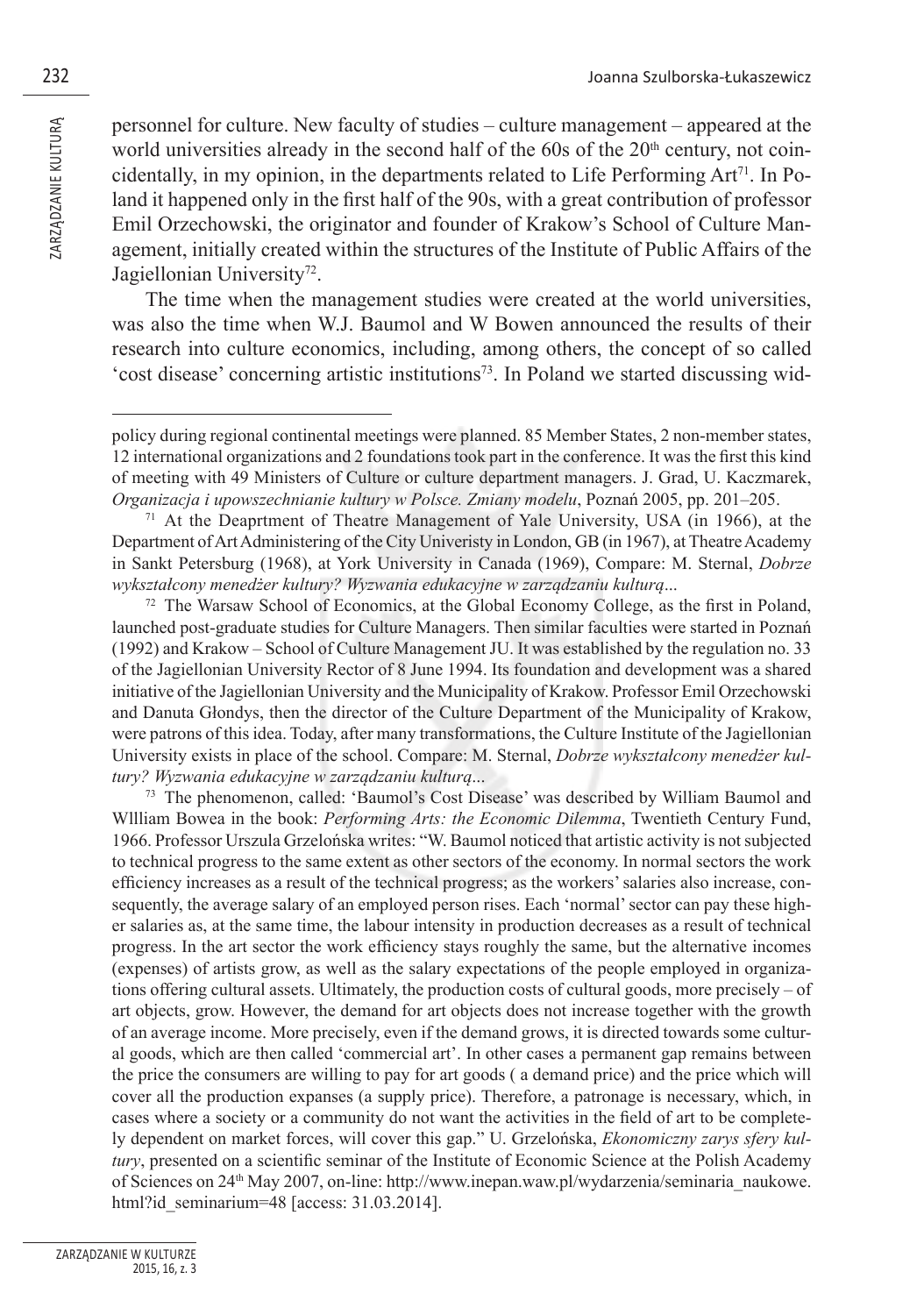er the' cost disease' only in the last decade (although earlier, as one of the reasons of more costly supply of works of art this argument was mentioned by professor Urszula Grzelońska in her lectures<sup>74</sup>). Together with the flood of articles, book publications and textbooks about culture economics<sup>75</sup>, this notion and topic became not only useful but also fashionable. However, it is worth noticing that the first publication devoted to culture economics on the Polish market was a translation of a book by Peter Bendixen *Introduction to the economics of culture and art*76, published in 2001. It was possible, among others, thanks to the professor Emil Orzechowski and the already mentioned School of Culture Management, founded by the professor. The book showed extensively the absurdity of discussing culture problems separately from the reality of market economy. However, as the edition of the publication was limited only a decade later we started in Poland to discuss the economics of culture and art, also in the context of public cultural institutions. Bendixen's publication is still a significant, unique in terms of content and conclusions study on the economics of different areas of art – theatre, music, painting and literature. Today books on culture economics are published under the auspices of the National Centre for Culture<sup>77</sup>, hence the promotion is more effective and their scope wider.

# Decentralization of management in the sphere of culture

Till 1989 the authority in Poland was strictly centralized and cultural policy utterly subordinated to the directives formulated by the Polish United Worker's Party. It was defined as "the whole of purposeful and organized activity of the country, and political and social organizations which inspires the artistic creativity development and protects the creative environments development, influences the manner and extent of society's participation in the culture by the popularization of cultural goods and by developing active forms of participation in cultural life"78. The basic aims of

<sup>74</sup> U. Grzelońska, *Ekonomiczny zarys...*

<sup>75</sup> Among the most valuable , worth mentioning are: the translation of R. Towse, *Ekonomika kultury. Kompendium,* Warszawa 2011; H. Trzeciak, *Ekonomika teatru*, Warszawa 2011; *Ekonomia muzeum*, D. Folga-Januszewska, B. Gutowski (eds.), Kraków 2011. Also published: D. Throsby, *Ekonomia i kultura*, Warszawa 2010; D. Ilczuk, *Ekonomika kultury*, Warszawa 2012; *Ekonomia kultury. Przewodnik krytyki politycznej*, Warszawa 2010, or *Ekonomika kultury. Od teorii do praktyki*, B. Jung (ed.), Warszawa 2011.

<sup>76</sup> P. Bendixen, *Wprowadzenie do ekonomiki kultury i sztuki*, Kraków 2001.

 $77$  National cultural institution, whose history dates back to 1950 (at first it functioned as the Community Centre Guidance Service and Art Showroom, then as the Instructional-Methodical Centre of Cultural and Education Work). In 2002, the Culture Animation Centre, the Institute for National Heritage and the National Centre for Documentation of Regional Cultural Societies merged into the National Centre for Culture. In 2005 the NCC was merged, for short time, with the Centre for International Cultural Cooperation to create the Adam Mickiewicz Institute. It operated under the NCC name between 2002 and 2005 and operates at present (since 2006).

<sup>78</sup> *Encyklopedia PWN*, Warszawa 1984, p. 595.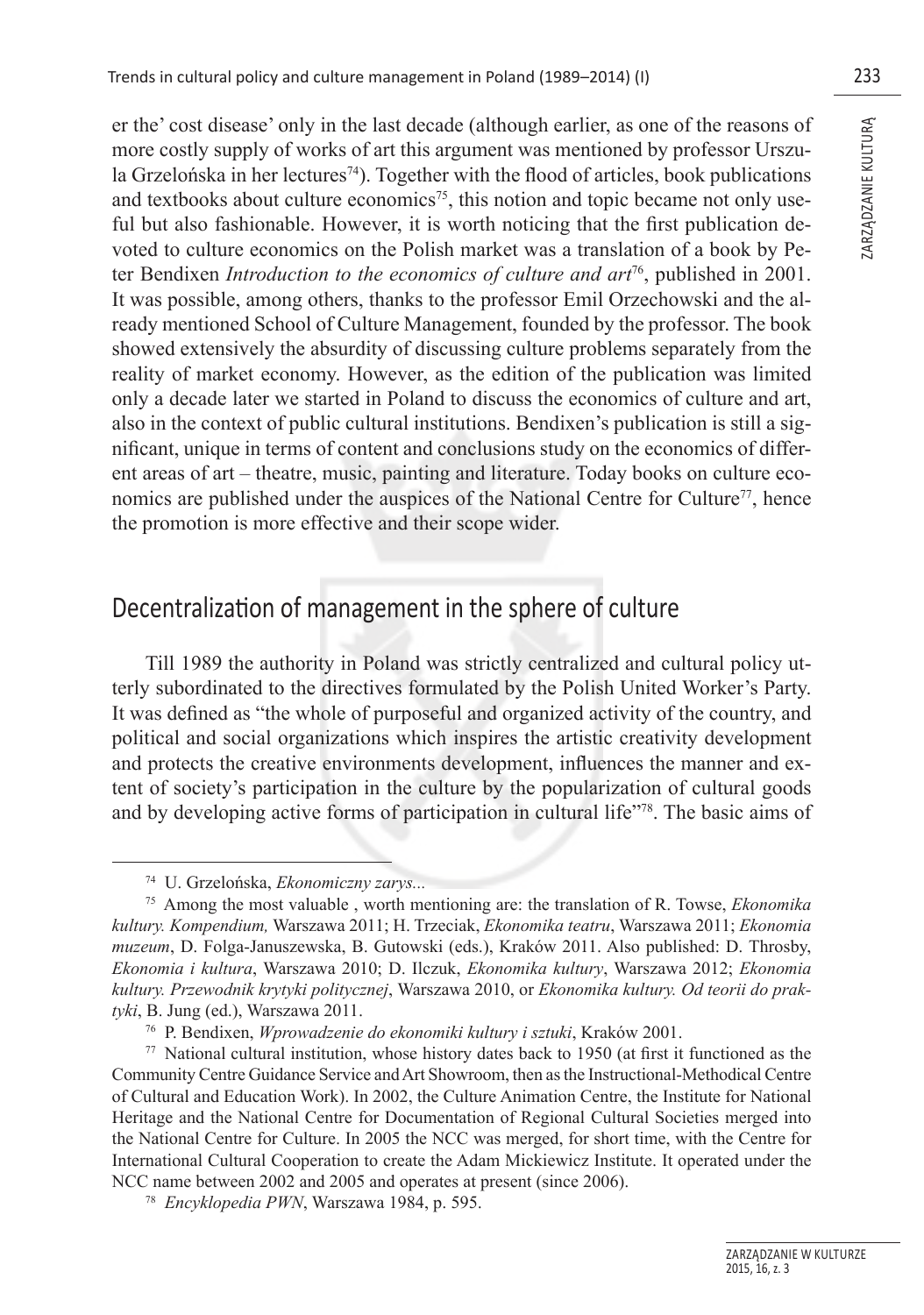cultural policy were: "lasting and consequent opening of the access to culture for different social environments, granting them common and democratic participation in cultural life, overcoming differences in preparing them to benefit fully from cultural goods and to enrich culture with their own activity  $(...)$ <sup>79</sup>. Today, even though the social and political situation changed the access to culture is still one of the most important challenges of the cultural policy of the country (Article 6 of the Polish Constitution of 2 April 1997<sup>80</sup>) and local governments (local cultural policies, development strategies, sector programs), and is still identified by citizens as a 'need' (Pact for Culture 2011, The Citizens of Culture'81).

Together with the Act of 8 March on commune local government<sup>82</sup> entering into force, in accordance with the assumptions of the decentralization of the public tasks management process (also in the sphere of culture), which was promoted and gradually implemented after 1989, a part of public tasks was taken over by reactivated self-governing communes<sup>83</sup>. Since 1999 also the newly created self-governing regions-voivodeships $84$ , and to a smaller extent – districts, have been included into this process<sup>85</sup>. As a result of these changes cultural policy in Poland is today implemented and financed (more or less effectively) at several levels: central, regional, district (mainly in case of the cities based on district laws) and commune. It is worth stressing that most of the local governments fulfill the tasks, they are entrusted with, very well, taking part in culture financing substantially. If we compare the expenditure on culture from the state budget and local governments after 1999 (since three levels of local government were separated) then the percentage share of the local government units' expenditure was definitely higher (in 1999 – 18,2%; in 2004 – 20%; in 2007 – 22,8%) than the state budget's expenditure (in 1999 – 10,2%; in 2004 –  $11,9\%$ ; in  $2007 - 10,5\%$ <sup>86</sup>. In recent years we can observe slight increase of expend-

 $84$  Under the Act of 24<sup>th</sup> July 1998 on a basic three tier division of administration, Dziennik Ustaw of 1998 No. 96, item 603; Act of 5th June 1998 on voivodeship government (Dziennik Usta*w* of 2001 No. 142, item 1590); Act of 5th June 1998 on government administration in voivodeship (Dziennik Ustaw of 2001 No. 80, item 872, No. 128, item 1407 with amendments).

<sup>85</sup> District competencies are defined in the Act of  $5<sup>th</sup>$  June 1998 on district government. Dziennik Ustaw of 1998 No. 91 item 578.

86 Table 4. *Struktura głównych źródeł finansowania kultury* [in:] J. Głowacki, J. Hausner, and others (eds) *Finansowanie kultury i zarządzanie instytucjami kultury*, Kraków 2009, p. 43, http:// www.kongreskultury.pl/title,Raport\_o\_finansowaniu\_i\_zarzadzaniu\_instytucjami\_kultury,pid,217. html [access: 30.03.2014].

<sup>79</sup> *Ibidem.*

<sup>&</sup>lt;sup>80</sup> Article 6 of the Act 1 states: "The Republic of Poland shall provide conditions for the people's equal access to the products of culture which are the source of the Nation's identity, continuity and development." Constitution of the Republic of Poland of 2nd April 1997 , Dziennik Ustaw of 1997 No. 78, item 483 with amendments.

<sup>81</sup> Pact for Culture, "Animator Kultury" 2011, no. 6, pp. 34–35, http://obywatelekultury.pl/ tresc-paktu/ [access: 30.03.2014].

<sup>82</sup> Act of 8th March 1990 on commune local government*.*

<sup>83</sup> More about the pilot program: J. Szulborska-Łukaszewicz, *Realizacja i skutki programu pilotażowego reformy administracji publicznej w Krakowie* [in:] J. Szulborska-Łukaszewicz, *Polityka kulturalna w Krakowie*, pp. 77–96.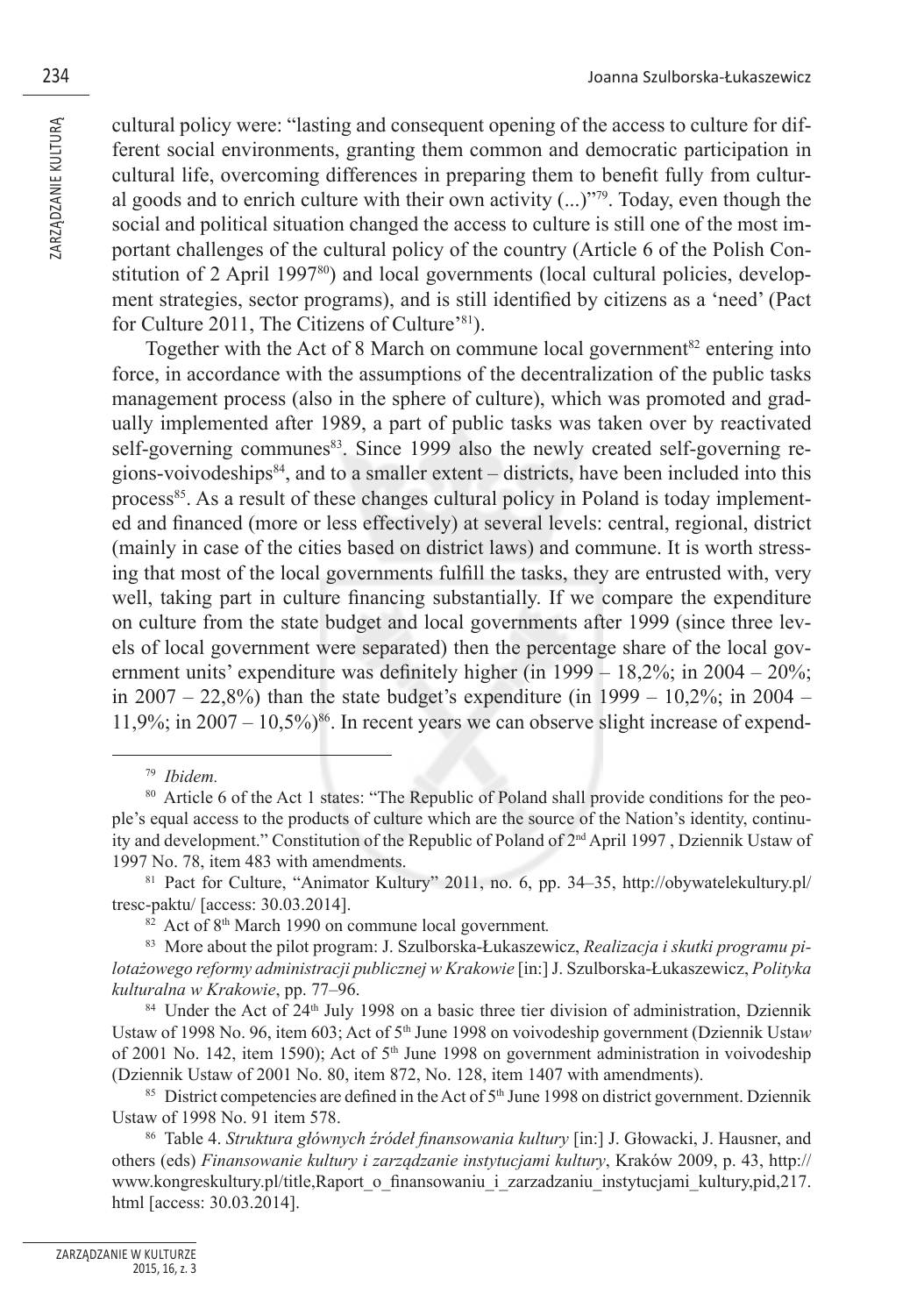iture on culture in the state budget<sup>87</sup>. However, the local governments expenditure is decreasing<sup>88</sup>. The percentage share of the state in the general public expenditure on culture was 16,6% (2010), 17,6% (2011), 19,5% (2012), and local governments' was 83,4% (2010), 82,4% (2011), 80,5% (2012)89.

## The role of the ministry of culture

In the last decade of the  $20<sup>th</sup>$  century the unwritten mission of the Ministry of Culture was only to act ad hoc and settle current conflicts. At the times of the Minister W. Dąbrowski<sup>90</sup> the office "is transforming slowly from an office for complaints and applications into the centre of building the state's strategy in the sphere of culture"91. Resigning gradually from the role of a direct organizer of cultural institutions, which after the year 1999 were passed to local governments<sup>92</sup>, after the period of serious doubts whether the existence of such office makes sense<sup>93</sup>, after the spectacular actions of consecutive Ministers, whose aim was only to change the name of the office (taking into consideration the heritage or not), the office actually assumed the responsibilities of a strategist and main coordinator of the activities in the field of culture management in Poland<sup>94</sup>.

<sup>&</sup>lt;sup>87</sup> It is probably related to the Minister of Culture and National Heritage's declaration about the implementation of the postulates of the Pact for Culture, signed by the Prime Minister, D. Tusk and social party ( The Citizens of Culture).

<sup>&</sup>lt;sup>88</sup> 'I'm not satisfied with this state of progress; it would be satisfying if local governments did not cut the expenditure on culture' – He admitted. As he specified, in 2013 local governments for the first time in 20 years planned their gross expenditures on culture smaller than in the previous years." See: "The Sejm Commision for Culture's positive opinion on the culture budget for 2014", the Ministry of Culture and National Heritage information of 22.10.2013, http://www.mkidn.gov. pl/pages/posts/sejmowa-komisja-kultury-pozytywnie-o-budzecie-resortu-kultury-na-2014-r-4224. php [access: 2.04.2014].

<sup>89</sup> *Kultura w 2012 r.* Raport GUS, Warszawa 2013; *Kultura w 2010 r.*, Raport GUS, Warszawa 2011.

<sup>&</sup>lt;sup>90</sup> Waldemar Dąbrowski, the Minster of Culture between  $5<sup>th</sup>$  July 2002 and 31<sup>st</sup> October 2005.<br><sup>91</sup> R. Pawłowski, *Pan od kultury*, "Gazeta Wyborcza", no. 210 of  $5<sup>th</sup>$  September 2005.

<sup>92</sup> See more: J. Szulborska-Łukaszewicz, *Polityka kulturalna w Krakowie*, pp. 77–90 and J. Szulborska-Łukaszewicz, *Realizacja i skutki programu pilotażowego w Krakowie*, "Zarządzanie w Kulturze" 2006, vol. 7, pp. 39–53.

<sup>93</sup> See: J.S. Wojciechowski, *Kultura i polityki*, Kraków 2004, p. 116.

<sup>&</sup>lt;sup>94</sup> In the State's Cultural Policy, adopted by the Council of Ministers in 1993, we read: "As the new culture system is taking shape, the role of the Ministry of Culture and Art shall focus more on standard setting (legislation, setting the standards of public services in the sphere of culture), while direct decisions and the organization of cultural activity shall lie in the hands of local government administration and specialized public institutions." The Principles of the Cultural Policy, the Ministry of Culture and Art, Warszawa, 10 August 1993, p.19. This document was prepared in July1993 by The Council for Culture a the president (L. Wałęsa), and on 10 VIII 1993 it was adopted by the Council of Ministers and announced by the Ministry of Culture and Art. See more: J. Szulborska-Łukaszewicz, *Polityka kulturalna państwa po 1989 roku* [in:] *Polityka kulturalna w Krakowie*, pp. 33–65.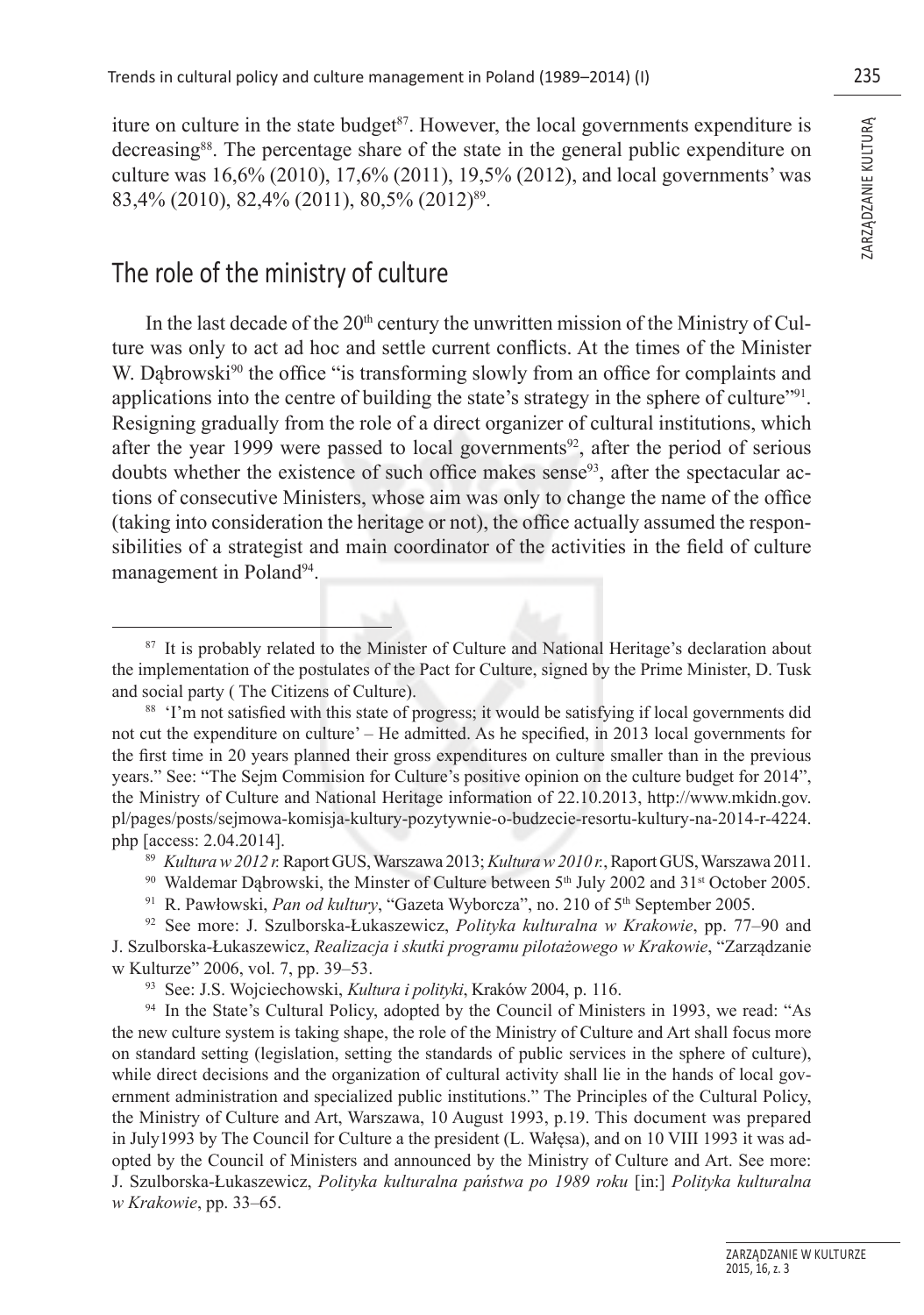In W. Dąbrowski's opinion, the implemented decentralization required revisions – therefore he took measures to support continually the selected local and regional cultural institutions from the state's budget, creating this way new categories of institutions – co-run or co-financed. However, on the other hand W. Dabrowski introduced the decentralization of the Ministry of Culture power, developing a system of industry institutes<sup>95</sup>, which has taken over a substantial part of the tasks so far carried out by ministerial departments<sup>96</sup>, thus reliving the government administration.

*The National Strategy for Culture Development*97, created at that time on the initiative of W. Dąbrowski, had the key importance for modern cultural policy in our country. It was the first strategic document preceded by the diagnosis of culture sector and including very specific designed operational programs, supported by concrete financial recourses for their implementation. It is worth noticing that at that time the resources for culture significantly increased in the state's budget. For the first time the financial resources from the additional payment to the stakes in lotteries, being the country's monopoly, were transferred to the account of the Ministry of Culture. From these funds the cultural tasks started to be financed under the patronage of the state<sup>98</sup>. In connection with the Polish accession to the European Union on  $1<sup>st</sup>$  May 2004 wider possibilities of obtaining grants from the European funds opened up, what was excellently used by the Ministry of Culture.

Today, the Ministry of Culture defines the main directions of culture development, more or less effectively influencing the implementation of the defined targets through: establishing the priorities in operational programs, being a very important tool of culture financing; supporting, in various ways and dimensions, the habits and the need of participation in culture and art; trying not to interfere directly with the ideological layers of art; and taking into consideration the cultural policy of the European Union.

<sup>&</sup>lt;sup>95</sup> At present there are 11 national cultural institutes under the Ministry of Culture and National Heritage in Poland (Adam Mickiewicz Institute, Book Institute, F. Chopin National Institute, Polish Film Institute, Filmotechnika, Theatre Institute, National Audiovisual Institute, National Centre for Culture, National Heritage Institute, National Institute of Museology and Collections Protection, Institute of Music and Dance). Leaving aside the issue of reorganization, only one of them, the Institute of Music and Dance, was established under the Minister B. Zdrojewski, as the result of debates and arrangement adopted during The Congress of Polish Culture In Krakow in 2009.

<sup>96</sup> More: J. Szulborska-Łukaszewicz, *Polityka kulturalna państwa po 1989 roku*..., pp. 33–65.

<sup>97</sup> *The National Strategy for Culture Development for 2004–2013 and The Update of The National Strategy for Culture,* the Ministry of Culture and National Heritage, http://bip.mkidn. gov.pl/pages/polityka-wewnetrzna-i-zagraniczna/programy.php?searchresult=1&sstring=strategia #wb\_10 [access: 30.03.2014].

<sup>&</sup>lt;sup>98</sup> These tasks were commissioned with the application of the procedures defined by The Regulation of The Minister of Culture of 18<sup>th</sup> July 2003 on the conditions of promoting and supporting the cultural tasks financed or supported from the resources coming from the additional payments to the stakes in lotteries, being the country's monopoly, the procedure of applications submission and transferring resources for the tasks implementation and their clearing. Dziennik Ustaw of 24th July 2003, No. 130, item 1194.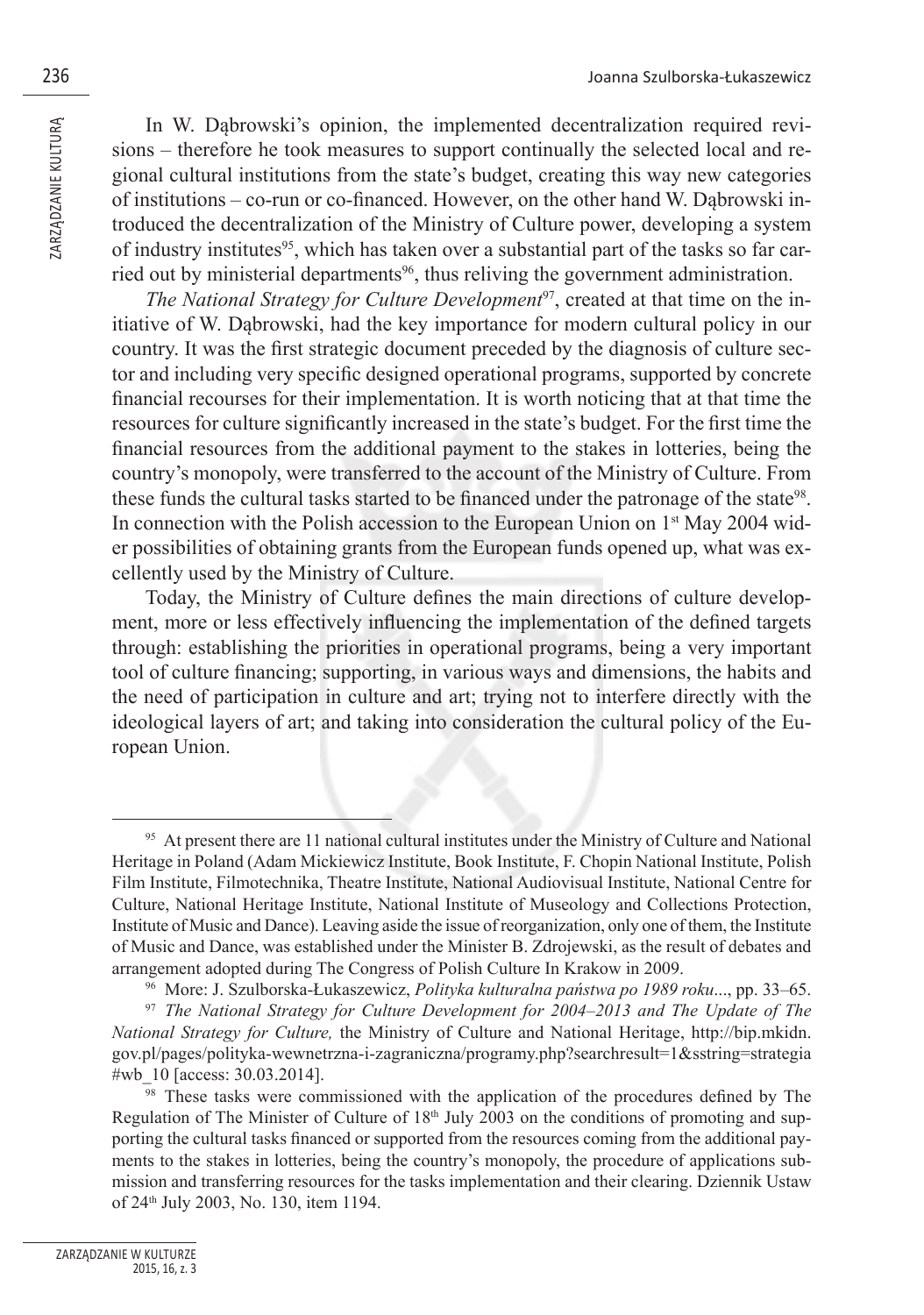#### Bibliography

- Arnstein Sh.R., *A Ladder of Participation*, see: http://lithgow-schmidt.dk/sherry-arnstein/ladderof-citizen-participation.html [access: 30.03.2014].
- Baumol W.B., *Performing Arts: the Economic Dilemma*, Twentieth Century Fund, 1966.
- Bendixen P., *Wprowadzenie do ekonomiki kultury i sztuki*, Kraków 2001.
- Bębenkowska J., Hieropolitańska A., *Program Kultura przewodnik* [in:] *Kulturalna Unia Europejska Program Kultura pod lupą*, J. Bębenkowska, A. Hieropolitańska (eds), Warszawa 2011.
- Celiński A., *Miejskie polityki kulturalne*, "Respublika Nowa" 2012, no. 21.
- Chymkowski R., Koryś I., Dawidowicz-Chymkowska O., *Społeczny zasięg książki w Polsce w 2012 r.*, National Library report, http://bn.org.pl/download/document/1362741578.pdf [access: 30.03.2014].
- Ćwikła M., *Fabryka inicjatyw, kopalnia pomysłów wykorzystanie obiektów postindustrialnych w działalności kulturalnej jako impuls do twórczego zarządzania*, "Zarządzanie Kulturą" 2010, vol. 3 (3), pp. 261–265.
- Datko A., Necel R., *Nowoczesna instytucja kultury. Raport z badań*, Poznań 2011.
- Dragićević-Šešić M., Stojković B., *Kultura: zarządzanie, animacja, marketing*, Warszawa 2010*.*
- Dragojević S., *Definicje polityki kulturalnej*, "Zarządzanie Kulturą" 2008, no. 1(1), p. 254.
- Dudkiewicz M., Rymsza M., *Jubileuszowo-refleksyjnie o sektorze pozarządowym* [in:] *NGOs Projekt nadal w budowie?*, "Kwartalnik Trzeci Sektor" 2013, no. 30.
- *Ekonomia kultury. Przewodnik krytyki politycznej*, Warszawa 2010.
- *Encyklopedia PWN*, Warszawa 1984.
- Folga-Januszewska D., *Muzea w Polsce 1989–2008. Stan zachodzące zmiany i kierunki rozwoju muzeów w Europie oraz rekomendacje dla muzeów polskich.* (Report on museums), Warszawa 2008.
- Folga-Januszewska D., Gutowski B. (eds.), *Ekonomia muzeum*, Kraków 2011.
- Gerwin M., *Budżet obywatelski: od nowych chodników do lokalnej społeczności*, "Miasto" 2013, no. 1(2), p. 30.
- Gierat-Bieroń B., *Europejskie miasto kultury. Europejska stolica kultury 1985–2008*, Kraków 2009.
- Gierat-Bieroń B., *Ministrowie kultury doby transformacji, 1989–2005 (wywiady)*, Kraków 2009.
- Glondys D., *Europejska stolica kultury. Miejsce kultury w polityce Unii Europejskiej*, Kraków 2010. Glondys D., *Kraków europejskie miasto kultury. Summa Factorum*, Kraków 2010.
- Głowacki J., Hausner J. i in. (eds.), *Finansowanie kultury i zarządzanie instytucjami kultury*, Kraków 2009, p. 43, http://www.kongreskultury.pl/title,Raport o finansowaniu i zarzadzaniu instytucjami kultury,pid,217.html [access: 30.03.2014].
- Grad J., Kaczmarek U., *Organizacja i upowszechnianie kultury w Polsce. Zmiany modelu*, Poznań 2005, pp. 201–205.
- Grzelońska U., *Ekonomiczny zarys sfery kultury*, presented on a scientific seminar of the Institute of Economic Science (Polish Academy of Sciences) on 24th May 2007, on-line: http://www. inepan.waw.pl/wydarzenia/seminaria\_naukowe.html?id\_seminarium=48 [access: 31.03.2014].

Ilczuk D., *Ekonomika kultury*, Warszawa, 2012.

- Ilczuk D., Kulikowska M., *Festiwale w Europie. Polityka władz publicznych,* "Zarządzanie Kulturą" 2009, no. 2(2), p. 269.
- Ilczuk D., Poland: Chapter 1. *Historical perspective: cultural policies and instruments* [in:] *Cultural Policies and Trends in Europe. Compendium*, http://www.culturalpolicies.net/web/poland. php?aid=1 [access: 31.03.2014].
- Jaurová Z., *Kultura bez polityki, polityka bez kultury*.... [in:] J. Purchla, M. Vásáryová (eds.), *Modele mecenatu państwa wobec integracji europejskiej*, Kraków 2008, pp. 31–41.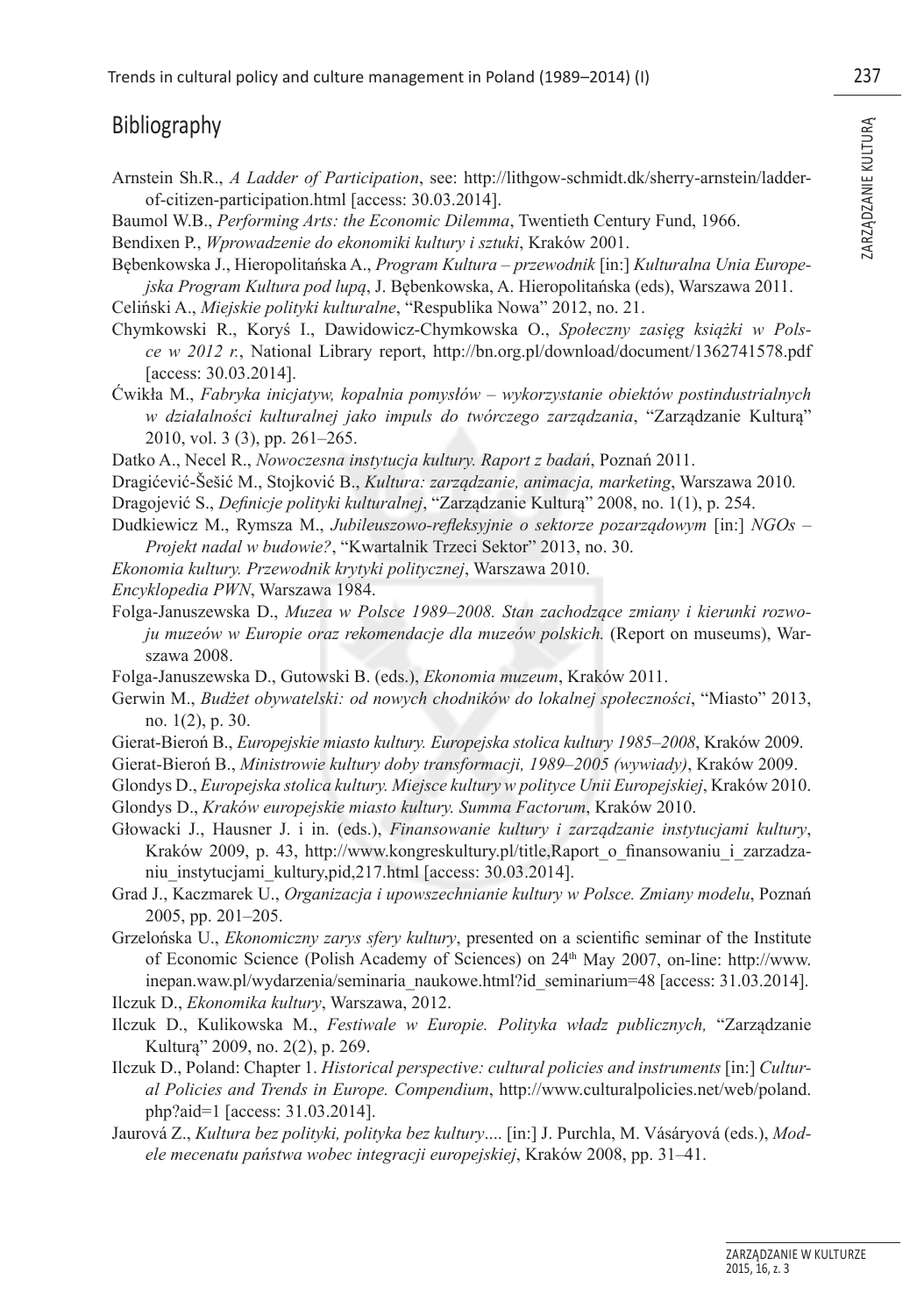- Jagodzińska K., *Charakterystyka działalności kulturalnej w Polsce po transformacji ustrojowej*  [in:] J. Hausner, A. Karwińska, J. Purchla (eds), *Kultura i rozwój*, Warszawa 2013, pp. 127– 159.
- Jung B. (ed.), *Ekonomika kultury. Od teorii do praktyki*, Warszawa 2011.
- Klaiç D., *Festivals in focus*, Budapeszt 2014.
- Klaiç D., *Kultura a współczesne miasto*, "Res Publica Nowa" 31.08.2011, http://publica.pl/teksty/ kultura-a-wspolczesne-miasto (an authorized record of a lecture given in Maribor in October 2009) [access: 28.10.2012].
- Klejbuk-Goździalska B., *Muzeum wśród diamentów*, Krakow.pl, 27th February 2013, pp. 4–6.
- *Kodeks Sponsoringu Kultury*, "Animator Kultury" 2011, no. 5, pp. 29–31.
- Kostera M., Śliwa M., *Zarządzanie w XXI wieku*, Warszawa 2010.
- Kozik R., *Sukcesy i ekscesy 25-lecia*, "Gazeta Wyborcza", 10<sup>th</sup> January 2014 r., Magazyn Krakowski, p. 10.
- Król K., *Finansowanie społecznościowe jako źródło fi nansowania przedsięwzięć w Polsce*, Poznań 2013.
- Kuligowski W., *Ludzie, sztuka, pieniądze. Festiwalizacja w Polsce*, "Czas Kultury" 2013, no. 4, pp. 4–15.
- Majewska U., *'Podzielmy się kulturą' Budżet partycypacyjny domu kultury Środmieście*, "Miasta" (quarterly) 2013, no. 1(2), p. 35.
- Misiąg W., Ilczuk D., *Finansowanie kultury i organizacja działalności kulturalnej w gospodarce rynkowej*, Zeszyt IBnGR 2002, no. 32.
- Nawrocka M., *Fashion week Poland. Beneficient i ofiara*, "Czas Kultury" 2013, no. 4, pp. 28–38.
- Orzechowski E., *Dlaczego w Polsce nie jest możliwa sensowna polityka kulturalna?*, "Zarządzanie w Kulturze" 2004, vol. 5, pp. 7–15.
- Pęczak M., *Święto zdesakralizowane*, "Czas Kultury" 2013, no. 4, pp. 24–27.
- Przybyła M., Sobczak K., *Crowdsourcing zbiorowa mądrość e-społeczeństwa* [in:] T. Falencikowski, J. Dworak (eds), *Funkcjonowanie współczesnych przedsiębiorstw*, Prace naukowe WSB w Gdańsku, 2010, vol. 8, pp. 75–84.
- Purchla J., Rottermund A., *Projekt reformy ustroju publicznych instytucji kultury w Polsce,* " Rocznik Międzynarodowego Centrum Kultury" 1999, R. 8, pp. 58–67.
- Rottermund A., *Finansowanie muzealnictwa w Polsce po 1989 roku historia poszukiwania rozwiązań* [in:] D. Folga-Januszewska, B. Gutowski (eds.), *Ekonomia muzeum*, Kraków 2011, pp. 19–26.
- Rottermund A., *Przedmowa* [in:] J. Purchla, *Dziedzictwo a transformacja*, Kraków 2005, p. 12.
- Rymsza A., *Eksperci o kondycji sektora pozarządowego w Polsce w latach 2004–2011* [in:] *NGOs Projekt nadal w budowie?*, "Kwartalnik Trzeci Sektor" 2013, no. 30, p. 9.
- *Kultura w okresie przejściowym* [in:] A. Siciński (ed.), *Ministerstwo Kultury i Sztuki w dokumentach 1918–1998,* Warszawa 1998, p. 327.
- Sonik B., Gierat-Bieroń B., *Europejska stolica kultury 10 lat później*, Kraków 2011.
- Sternal M., *Dobrze wykształcony menedżer kultury? Wyzwania edukacyjne w zarządzaniu kulturą* [in:] E. Orzechowski (ed.), *Kultura–Gospodarka–Media. Ogólnopolski Kongres*, Kraków 2002, p. 66.
- Suchan J., *Instytucje publiczne, czyli jakie?* [in:] B. Sobieszek (ed.), *Regionalny Kongres Kultury 2011*. *Raport*, Łodź, pp. 66–71.
- Szulborska-Łukaszewicz J., *Festiwale w kontekście odpowiedzialności biznesu za kulturę* [in:] *Administracja publiczna. Studia krajowe i międzynarodowe* 2012, no. 2(20), WSAP Białystok, pp. 21–40.
- Szulborska-Łukaszewicz J., *Instytucje kultury w Polsce specyfika ich organizacji i finansowania*, "Zarządzanie w Kulturze" 2012, no. 13, vol. 4, pp. 305–328.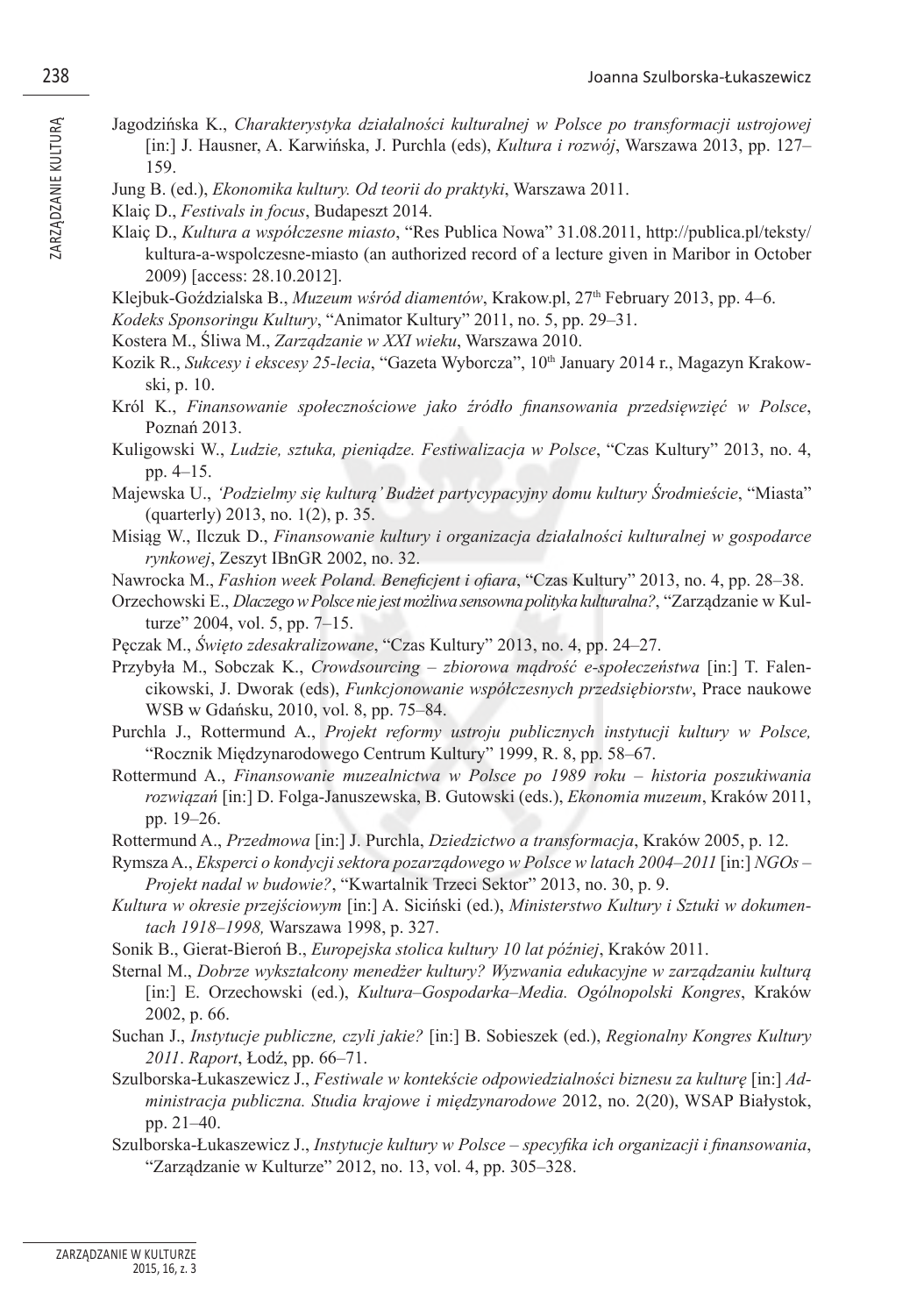- Szulborska-Łukaszewicz J., *Czy Kraków ma szansę stać się prężnym europejskim ośrodkiem tea-*<br> *tralnym? Rozważania na temat potencjału Krakowa w kontekście gminnego projektu Strategii*<br> *Rozwoju Kultury w Krakowie,* "Zarz *tralnym? Rozważania na temat potencjału Krakowa w kontekście gminnego projektu Strategii Rozwoju Kultury w Krakowie*, "Zarządzanie w Kulturze" 2010, vol. 11, pp. 55–80.
- Szulborska-Łukaszewicz J., *Kultura to proces dochodzenia do wartości*, "Zarządzanie w Kulturze" 2009, vol. 10, pp. 345–354.

Szulborska-Łukaszewicz J., *Polityka kulturalna w Krakowie*, Kraków 2009.

- Szulborska-Łukaszewicz J., *Realizacja i skutki programu pilotażowego w Krakowie*, "Zarządzanie w Kulturze" 2006, vol. 7, pp. 39–53.
- Szulborska-Łukaszewicz J., *Zarządzanie publiczną instytucją kultury w Polsce misja a ekonomika*, "Zarządzanie w Kulturze" 2013, no. 14, vol. 1, pp. 19–39.
- Throsby D., *Ekonomia i kultura*, Warszawa 2010.
- Towse R., *Ekonomika kultury. Kompendium*, Warszawa 2011.
- Trzeciak H., *Ekonomika teatru,* Warszawa 2011.
- Wąsowska A., *Polityka kulturalna Polski 1989–2012*, [in:] J. Hausner, A. Karwińska, J. Purchla (eds), *Kultura i rozwój*, Warszawa 2013, pp. 107–126.
- Wojciechowski J.S., *Kultura i polityki*, Kraków 2004, p. 22.
- Wolak U., *Księgarnia Hetmańska przestała być potrzebna*, "Gazeta Krakowska", 9th January 2014.

#### Reports and documents:

- *The National Strategy for Culture Development for 2004–2013 and The Update of The National Strategy for Culture*, the Ministry of Culture and National Heritage, http://bip.mkidn.gov. pl/pages/polityka-wewnetrzna-i-zagraniczna/programy.php?searchresult=1&sstring=strategia #wb\_10 [access: 30.03.2014].
- *The Update of The National Strategy for Culture Development for 2004–2020*, Warszawa 2005; www.mk.gov.pl.
- *Pact for Culture*, "Animator Kultury" 2011, no. 6, pp. 34–35, on-line: http://obywatelekultury.pl/ tresc-paktu/ [access: 30.03.2014].
- *Pact for National Culture PiS*, 2001, see: PiS website: http://www.pis.org.pl/article.php?id=3125 [access: 30.03.2014].
- The report *City DNA: Diagnosis* on the inclusion of public opinion in the cities' preparation for the European Capital of Culture 2016. http://publica.pl/wp-content/uploads/2014/01/dnamiastadiagnozaraport.pdf [access: 30.03.2014].
- *Union funds in culture*, Announcement of 13.12.2013, the Ministry of Culture website: Events 2013, http://www.mkidn.gov.pl/pages/posts/fundusze-unijne-w-kulturze-4321.php [access: 13.02.2014].
- *The Sejm Commision for Culture's positive opinion on the culture budget for 2014*, MKiDN information of 22.10.2013, http://www.mkidn.gov.pl/pages/posts/sejmowa-komisja-kultury-pozytywnie-o-budzecie-resortu-kultury-na-2014-r-4224.php [access: 2.04.2014].

#### Legal acts:

- Act of  $4<sup>th</sup>$  May 1982 on The National Culture Council and The Fund for Culture Development, Dziennik Ustaw of 1982, No. 14, item 111.
- Act of 14th December 1990 on the cancellation and liquidation of some funds, Dziennik Ustaw of 1990 No. 89, item 517.